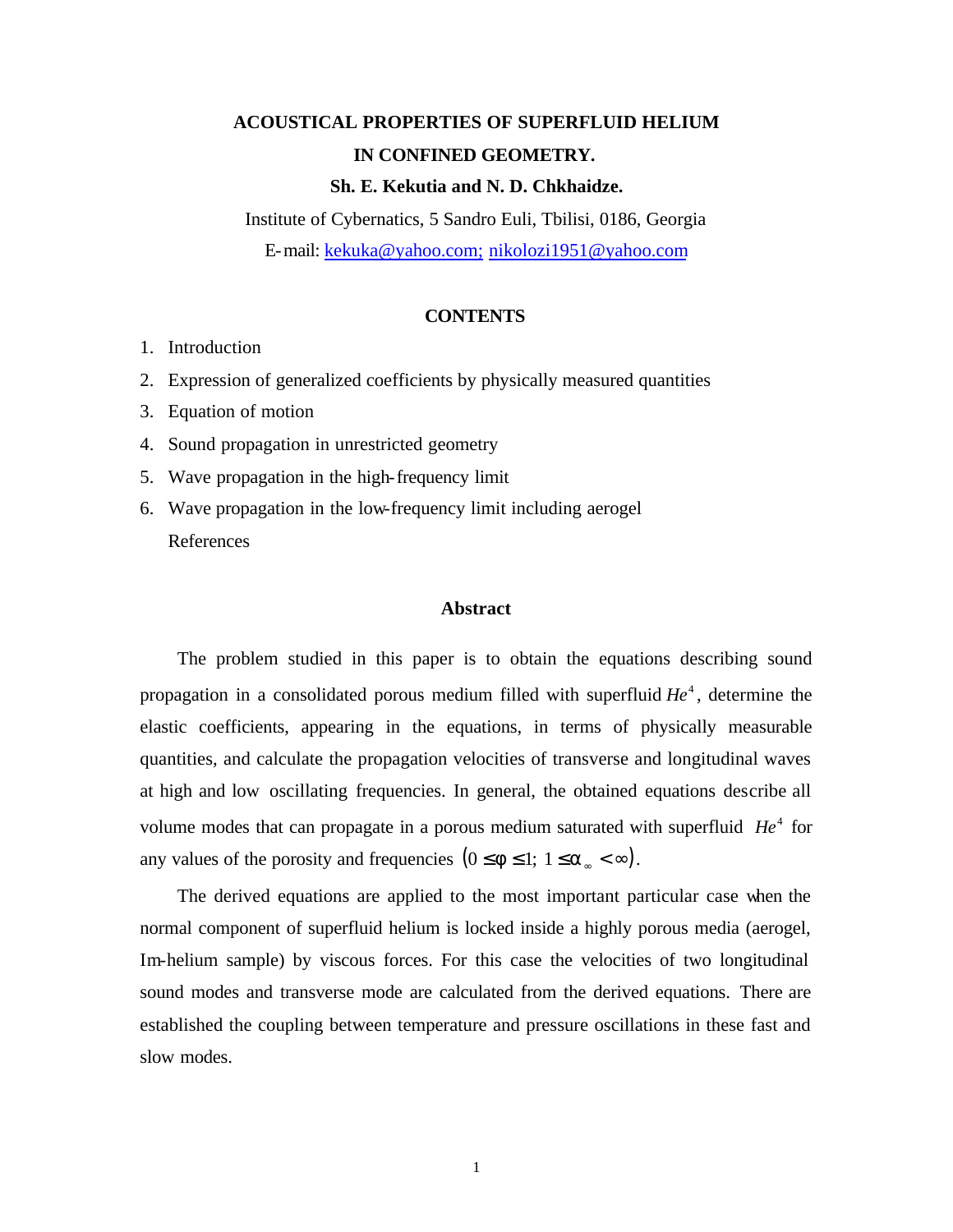#### **1. INTRODUCTION**

The investigation of sound propagation in nanostructured materials filled with superfluid helium is a rapidly developing research field. This is not only because of technological importance studied system, but also because it provides opportunities to examine the effects of complex, disordered pore structures on the properties of the fluids confined in porous media.

There are some basic approaches to studying sound propagation in the physical system *HeII* in a porous medium. In the first one the superfluid helium fills the porous solid body, which can be taken as absolutely rigid, i.e. the solid body does not participate in the oscillating motion of the liquid. This direction of investigation first appeared in 1948 in Ref. 1, where attention was first called to the fact that the character of sound propagation in superfluid helium can be strongly altered by retarding the motion of the normal component in the helium. Fourth sound propagates in this case [2]. The first experimental measurements [3,4] of the propagation velocity of fourth sound were described well by a formula derived from two-fluid linearized system of equations of hydrodynamics. The velocity of the normal component of the fluid was set equal to zero and the equation describing the law of conservation of momentum was eliminated. These experiments were performed on a complicated system of branched capillaries. It is very difficult to investigate such a system theoretically. A quite complete theory of sound propagation in a simple porous medium was constructed in Ref.5 and 6, where sound propagation was studied in isolated capillaries oriented parallel to one another. The experimental results, which agreed well with this theory, are published in Ref. 7 and 8.

The second direction of research is more recent and arose after the first experiments on sound propagation in an easily entrained porous medium  $-$  an aeroge l [9-11]. We note that aerogel in superfluid has been studied very intensively during last decade [ 9, 10, 12, 13, 14, 15]. Aerogels are a unique class of ultra fine cell size, have low density, and are open-cell foams. Aerogels have continuous porosity and a microstructure composed of interconnected colloidal-like particles or polymeric chains with characteristic diameters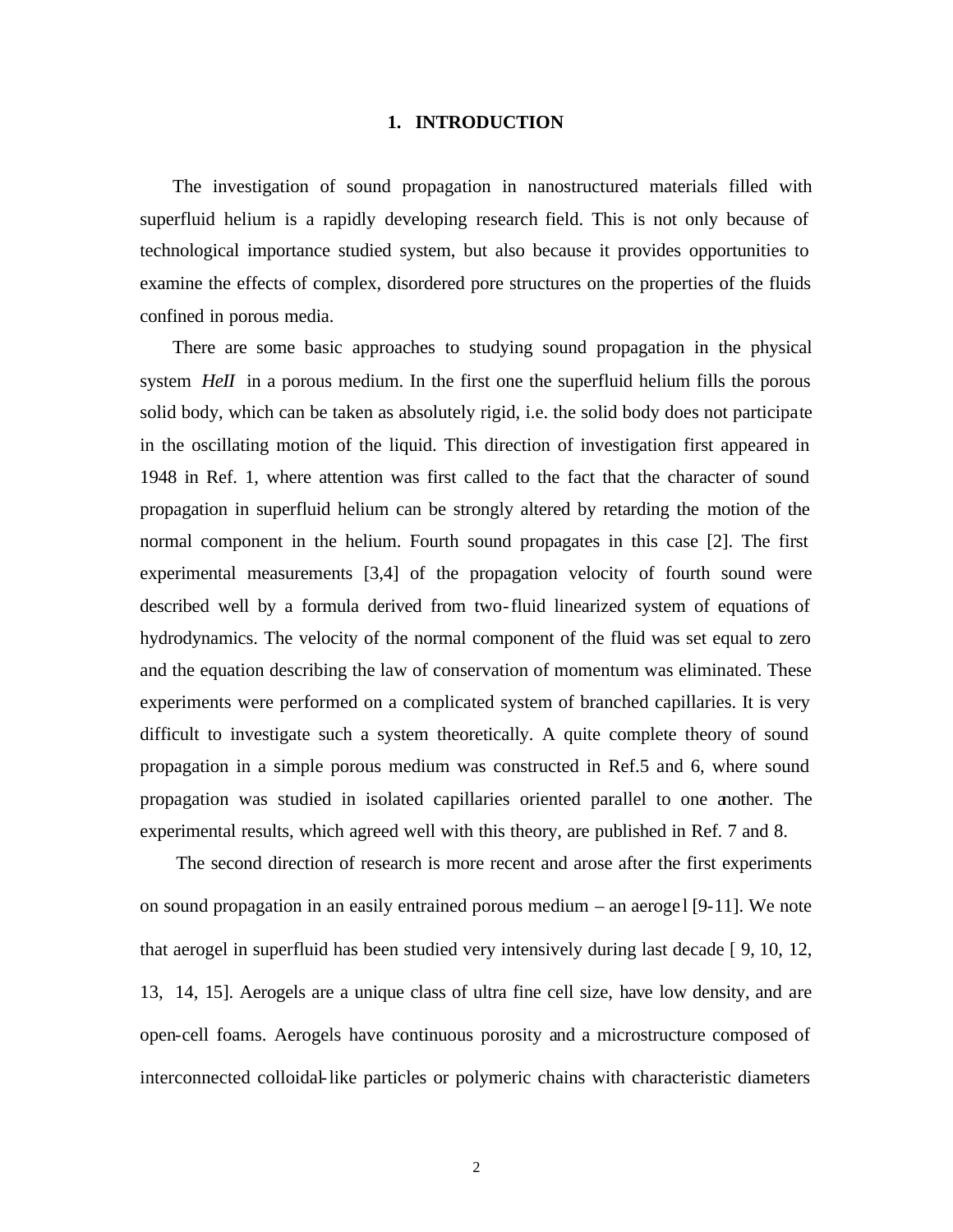of 100 angstroms. The microstructure of aerogels is responsible for their unusual acoustic, mechanical, optical, electrical and thermal properties. These microstructures impart high surface areas to the aerogels, for example, from about 350  $m^2/g$  to about 2000  $\text{m}^2$  /g. There ultra fine cell/pore size minimizes light scattering in the visible spectrum, and thus, aerogels can be prepared as transparent porous solids. Further, the high porosity of aerogels makes them excellent insulators with their thermal conductivity being about 100 times lower than that of the prior known dense matrix foams. Still further, the aerogel skeleton provides for the low sound velocities observed in aerogels. Currently, aerogels of various compositions are known, and these aerogels were generally referred to as inorganic (such as silicon aerogels) and organic (such as carbon aerogels). Such inorganic aerogels, as silica, alumina, or zirconia aerogels, are traditionally made by means of the hydrolysis and condensation of metal alkoxides, such as tetramethoxy silane. Organic aerogels, such as carbon aerogels, are typically made from the sol-gel polymerization of resorcinol or melamine with formaldehyde under alkaline conditions. Therefore it is obvious that, when aerogel is saturated even with pure *HeII* new phenomena are caused by the presence of aerogel: namely, the coupling between the two sound modes is provided by  $\frac{r}{r}$  $r^a$ <sub>n</sub> ( $r^a$ -is the aerogel density) [11], which enhances the coupling between the two sound modes. Such replacement of coupling between sounds accompanies by change of sound conversion character in impure superfluids and for superfluids in aerogel. For example, the propagation of a heat pulse with the velocity of the first mode in *HeII* in aerogel has been observed [14].

The biggest success to nanostructured porous materials saturated with superfluid helium is stipulated by development of new techniques for producing impure superfluids,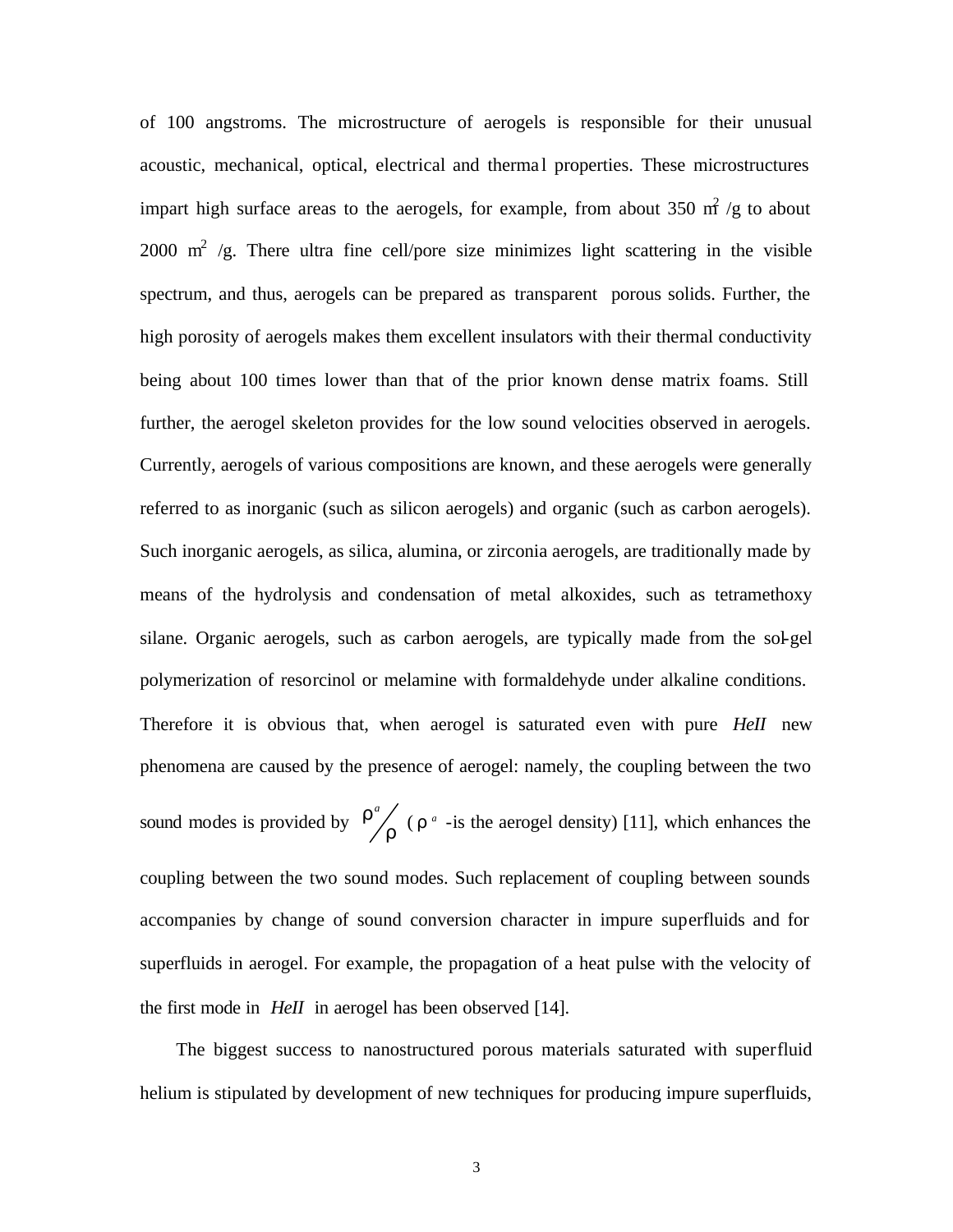which exhibit unique properties. The introduction of the impurity particles into liquid helium produces impurity-helium (Im- *He*) clusters, which make it possible to create macroscopic Im- *He* samples consisting of impurity atoms isolated in liquid or solid helium. At first these systems were obtained by injecting atoms and molecules such as *Ne* , *Ar*,*Kr*,*D*<sup>2</sup> ,*N*<sup>2</sup> , *H*2*O*,*C*<sup>2</sup> *H*5*OH* , *Ba*, *Na* [16, 17, 18, 19]. Superfluid helium confined to aerogel [9, 14], superfluid in Vycor glasses [20] and watergel-a frozen water "lattice" in *HeII* [21] can also be related to this new class of systems. Usually the macroscopic samples of the Im- *He* solid phase are built from aggregations of small Im- *He* clusters. Furthermore, these aggregates form extremely porous solids into which liquid helium can easily penetrate. These porous solids consist of a loosely or tightly connected continuous network of impurities or clusters of impurities each of which is surrounded by one or two layers of solidified helium. Therefore there is a unique opportunity to investigate the properties of superfluid helium in porous nanostructures.

The third direction is based on the works of Biot [22] for classical liquid filling a «partially entrained» porous medium. Our work concerns this more general direction, the first two directions being particular cases of the later. The Biot theory predicts propagation of two different volume longitudinal waves and one shear wave. There waves are solutions of two coupled differential equations which describe the motion of a two-component system. The parameters of the Biot theory are the porosity  $f$ , the tortuosity  $\boldsymbol{a}$ , the fluid density  $\boldsymbol{r}_f$ , and the solid body density  $\boldsymbol{r}_{sol}$ , the bulk modulus of the fluid  $K_f$  and of the solid  $K_{sol}$ , and the bulk modulus  $K_b$  and the shear modulus *N* of the «dry» sample [22, 24, 25]. It should be noted that if the solid framework is very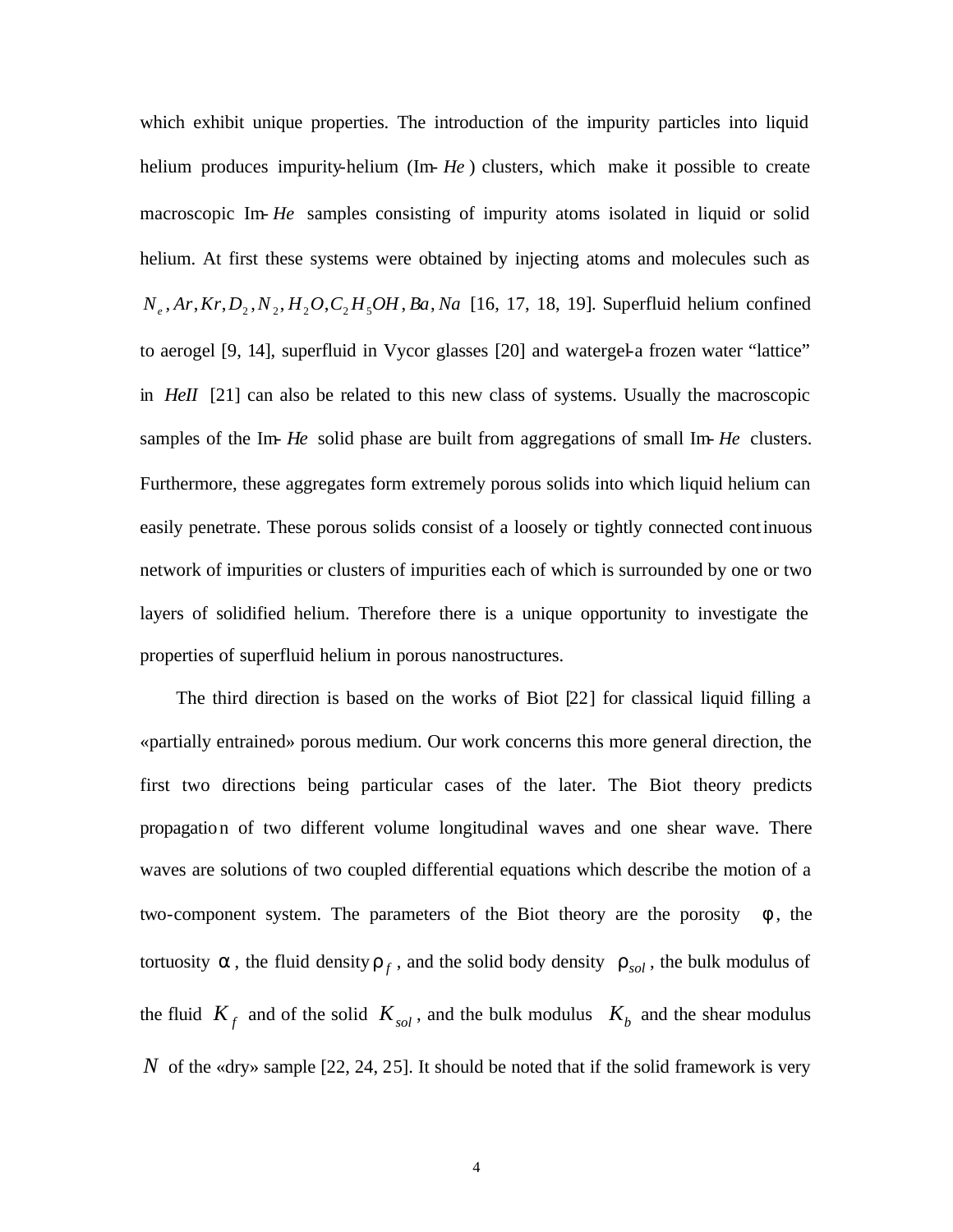stiff, i.e.  $K_b$ ,  $N \gg K_f$ , the phase velocity of the slow longitudinal wave is ∞ = *a*  $C = \frac{V_f}{\sqrt{2\pi}}$ ,

where *f*  $f = \sqrt{\frac{\mu}{f}}$  $V_f = \sqrt{\frac{K_f}{r_f}}$  is the sound velocity in the liquid and  $a_{\infty}$  is the tortuosity at high oscillation frequencies. In this limit the slow wave is also the wave propagating in a liquid, the difference being that because of the tortuosity of the channel it becomes modified. This wave was observed first in ref.26 in a porous medium consisting of sintered water-filled glass beads (consolidated porous medium). The porosity of the samples ranged from 7.5 to 28.3%; the measerements were performed using the ultrasonic load conversion technique.

Biot's theory of wave propagation in a fluid-filled porous medium has been used [27] to study the propagation of sound in superfluid  $He<sup>4</sup>$  in a porous medium. In Ref. 27 it was assumed that at T<1K, when the density of the normal component of *HeII* can be set equal to zero, fourth sound in helium corresponds to the slow longitudinal wave arising in the Biot theory. The coefficient n, due to multiple scattering of sound in a porous medium and playing a large role in the description of the measerements of the velocity of sound, is related with structure factor  $\mathbf{a}_{\infty}$  in the Biot theory by the relation  $n^2 = \mathbf{a}_{\infty}$ . The values of the velocity of the corresponding waves in *HeII* were predicted on the basis of the results obtained from the experimental study of Biot waves in water filling a porous structure. The velocity of the slow longitudinal wave agree well with the velocity of fourth sound.

Landau predicted the existence of second sound in free *HeII* [28]. Peshkov was the first to observe the propagation of second sound [29]. Singer et al. studied experimentally in the temperature range  $1,3$ - $T<sub>I</sub>$  second sound in *HeII* filling the channels of a porous medium. The porous medium consists of sintered 180-210  $\bm{m}$  glass particles with porosity ranging from 16 to 33%. Capacitive transducers with a vibrating porous membrane served as emitter and detector of second sound. It was shown that the second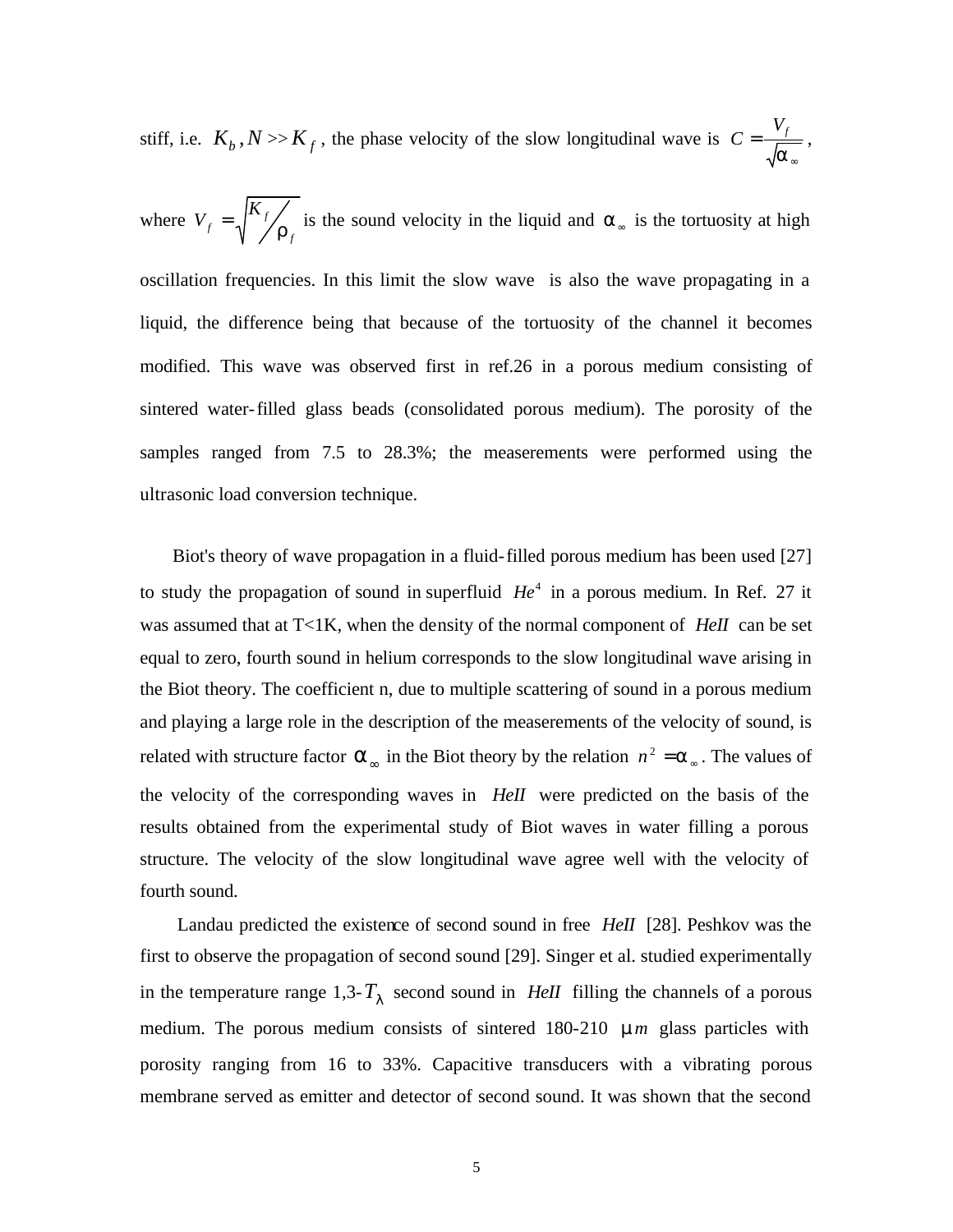sound velocity in a porous medium is lower than the bulk velocity. The parameter n was determined in Ref. 30 from these data.

The ultrasonic properties of unconsolidated (in the ideal case a suspension) and consolidated porous media saturated with water have also been investigated [31]. Only one wave was observed in the first case; a slow and a fast waves propagated in the second case. The ultrasound emission technique based on the concept of mutual conversion and refraction at a liquid-solid interface, was used to excite volume waves in a solid layer of the material. The acoustics of *HeII* filling a porous medium consisting of spherical glass grains with 38% porosity was analysed. The results obtained in Ref. 31 for an superleak consisting of compressed  $Al_2O_3$  powder with 65% porosity and filled with *HeII* agreed with conjectures made in Ref. 27.

Investigations of transverse waves in a porous solid-liquid system are very informative. The authors of Ref. 32 probed various ceramic materials with superfluid helium. The porosities of the samples were 44, 45, and 92%. The different pore sizes and the wide spectrum of permeabilities made it possible to perform measerements in the high and low-frequency limits of the oscillations of the thermodynamic quantities. Ultrasonic measerements were performed using a phase-sensitive pulsed technique. The results obtained made it possible to determine the structural parameters of the porous medium: the tortuosity, the permeability, and the effective size of pores. In Ref. 32 specific porous media filled with *HeII* were studied, and Biot's approach must be used in order to investigate simultaneously the transverse and longitudinal waves propagating in such systems.

The experimental and theoretical works presented above indicate that the Biot theory needs to be extended to the case where superfluid helium saturates a porous medium. In a superfluid liquid, in contrast to an ordinary liquid, several waves propagate. In the present paper the propagations of waves is studied in a three-component system porous mediumsuperfluid liquid in a wide range of porosities. This made it possible to study the properties of the porous medium in greater detail [12, 13]. The problem studied in this paper is to obtain the equations describing sound propagation in a consolidated porous medium filled with superfluid  $He<sup>4</sup>$ , determine the elastic coefficients, appearing in the equations, in terms of physically measurable quantities, and calculate the propagation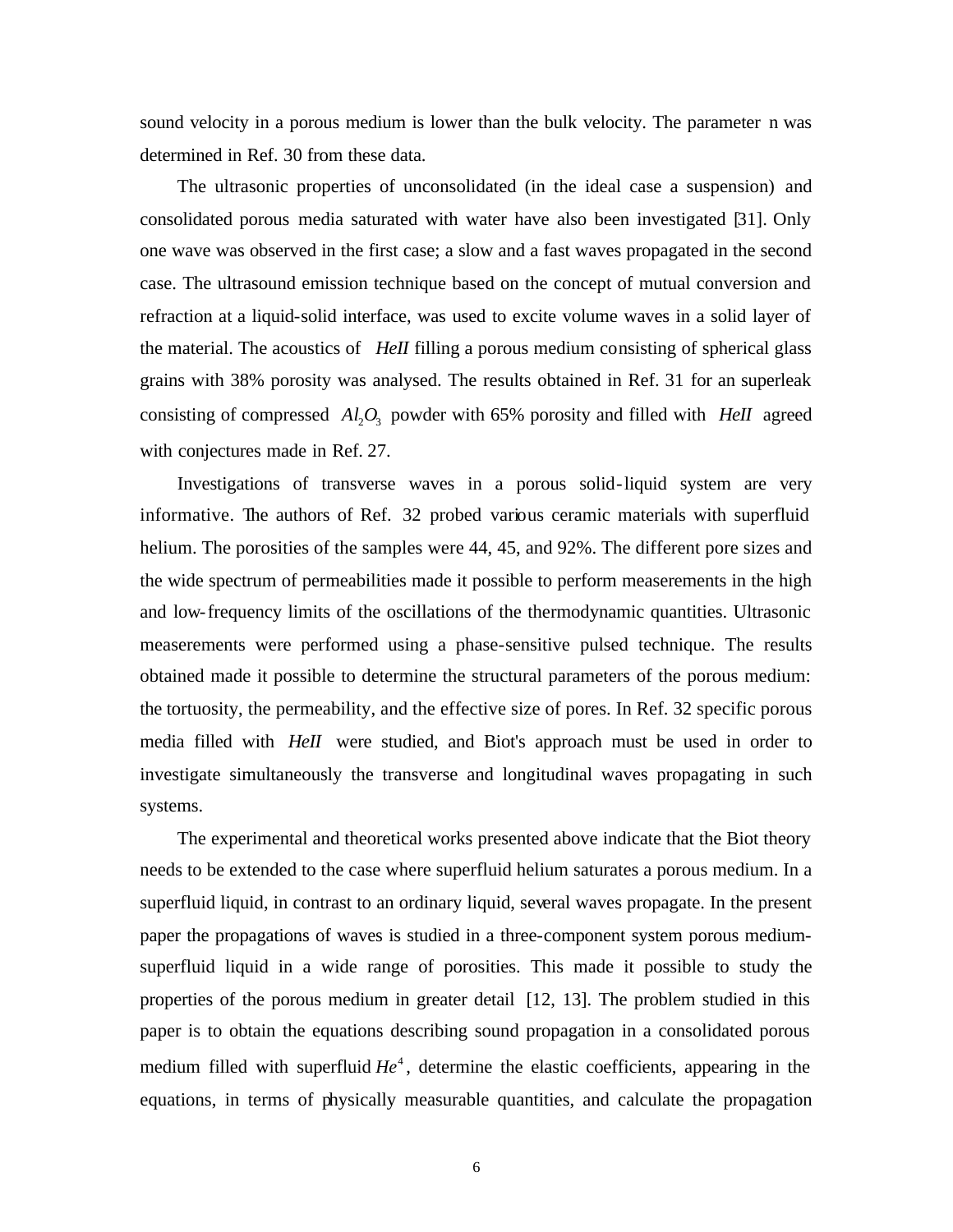velocities of transverse and longitudinal waves at high and low vibrational frequencies. In general, the obtained equations describe all volume modes that can propagate in a porous medium saturated with superfluid  $He<sup>4</sup>$  for any values of the porosity and frequencies  $(0 \leq f \leq 1; 1 \leq a_{\infty} < \infty).$ 

The derived equations are applied to the most important particular case when the normal component of superfluid helium is locked inside a highly porous media (aerogel, Im-helium sample) by viscous forces. For this case the velocities of two longitudinal sound modes and transverse mode are calculated from the derived equations. There are established the coupling between temperature and pressure oscillations in these fast and slow modes.

## **2. EXPRESSION OF GENERALIZED COEFFICIENTS BY PHYSICALLY MEASURED QUANTITIES.**

The elastic properties of a system containing a superfluid helium completely filling the pores were considered in [12, 13], where methods for measurement of generalized elastic coefficients are described with jacketed and unjacketed compressibility tests in the case of a homogeneous and isotropic porous matrix. According to [12, 13] the stress-strain relations are

$$
S_x = 2N e_x + Ae + Q^S e^S + Q^n e^n
$$
  
\n
$$
S_y = 2N e_y + Ae + Q^S e^S + Q^n e^n
$$
  
\n
$$
S_z = 2Ne_z + Ae + Q^S e^S + Q^n e^n
$$
  
\n
$$
t_x = Ng_x, t_y = Ng_y, t_z = Ng_z.
$$
  
\n
$$
s' = Q^S e + R^S e^S + R^S e^n
$$
  
\n
$$
s'' = Q^n e + R^n e^n + R^S n e^S
$$

where  $s_x$ ,  $s_y$ ,  $s_z$  and  $t_x$ ,  $t_y$ ,  $t_z$  are normal and tangential forces acting on an element of the solid surface with the following orientation, *s*′ and *s*′′ - forces acting on the liquid part, which correspond to superfluid and normal components of superfluid helium.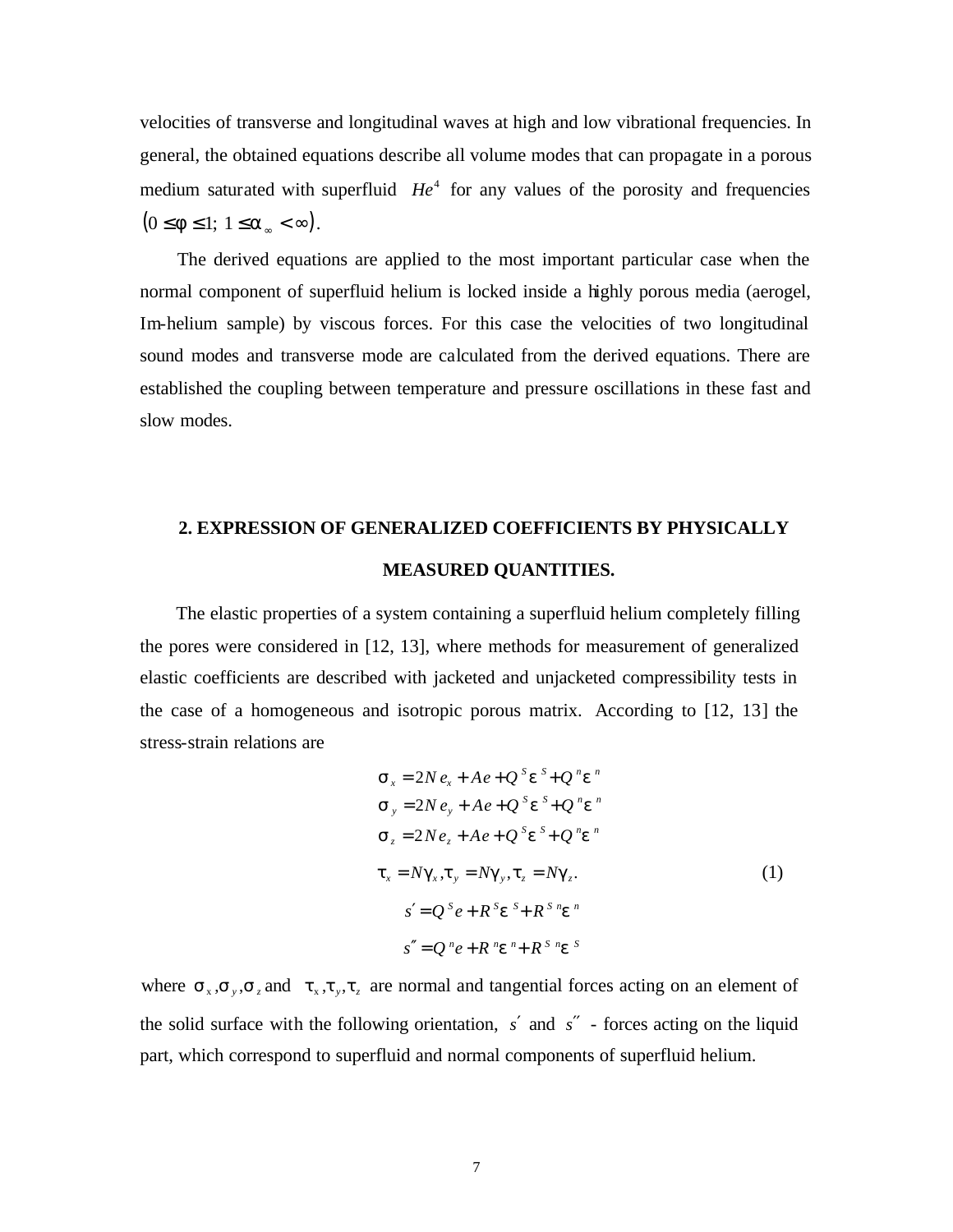Since the present system is a porous structure, we assume that the unit volume is much larger than the pore size. Therefore we determine the displacement vector  $\vec{u}$  as the displacement of the solid averaged over a volume element. The average displacement vector  $\overrightarrow{U}$  of the liquid part of the cube, which determines the fluid flow, can be determined in the same manner.

The average displacement vector of the solid has the components  $u_x$ ,  $u_y$ ,  $u_z$  and that of the superfluid helium  $U_{x}^{s}, U_{y}^{s}, U_{z}^{r}, U_{y}^{n}, U_{z}^{n}$ . The solid strain components are then given by

$$
\mathbf{e}_{x} = \frac{\partial u_{x}}{\partial x}, \, e_{y} = \frac{\partial u_{y}}{\partial y}, \, e_{z} = \frac{\partial u_{z}}{\partial y}, \, \mathbf{g}_{x} = \frac{\partial u_{y}}{\partial z} + \frac{\partial u_{z}}{\partial y}, \, \mathbf{g}_{y} = \frac{\partial u_{x}}{\partial z} + \frac{\partial u_{z}}{\partial x}, \, \mathbf{g}_{z} = \frac{\partial u_{x}}{\partial y} + \frac{\partial u_{y}}{\partial x} \tag{2}
$$

Due to two possible types of motion in *He II* the displacement of superfluid solution  $\overrightarrow{U}$  breaks down into the sum of two parts

$$
\vec{U} = \frac{\vec{r}^s}{r} \vec{U}^s + \frac{\vec{r}^n}{r} \vec{U}^n
$$
 (3)

corresponding to displacement of superfluid and normal components. Thus the strain in fluid is defined by the dilatation

$$
e = \frac{\mathbf{r}^{S}}{\mathbf{r}} \nabla \overrightarrow{U^{S}} + \frac{\mathbf{r}^{n}}{\mathbf{r}} \nabla \overrightarrow{U^{n}}
$$
(4)

Since the superfluid and normal components cannot be physically separated in *HeII* and it is meaningless to talk about whether individual atoms of the liquid belong to the superfluid or normal components, the following relation should take place:

$$
Q^s e^{-s} + Q^s e^s = Qe \tag{5}
$$

The coefficient A and N correspond to the well-known Lame coefficient in the theory of elasticity and are positive [24]. The coefficient Q and R are the familiar Biot's coefficients [23].  $R^s(R^n)$  is a measure of the stress arising in the superfluid (normal) component when a unit volume of the system is compressed without compressing the normal (superfluid) component and the porous medium. The coefficient  $R^{S_n}$  determines the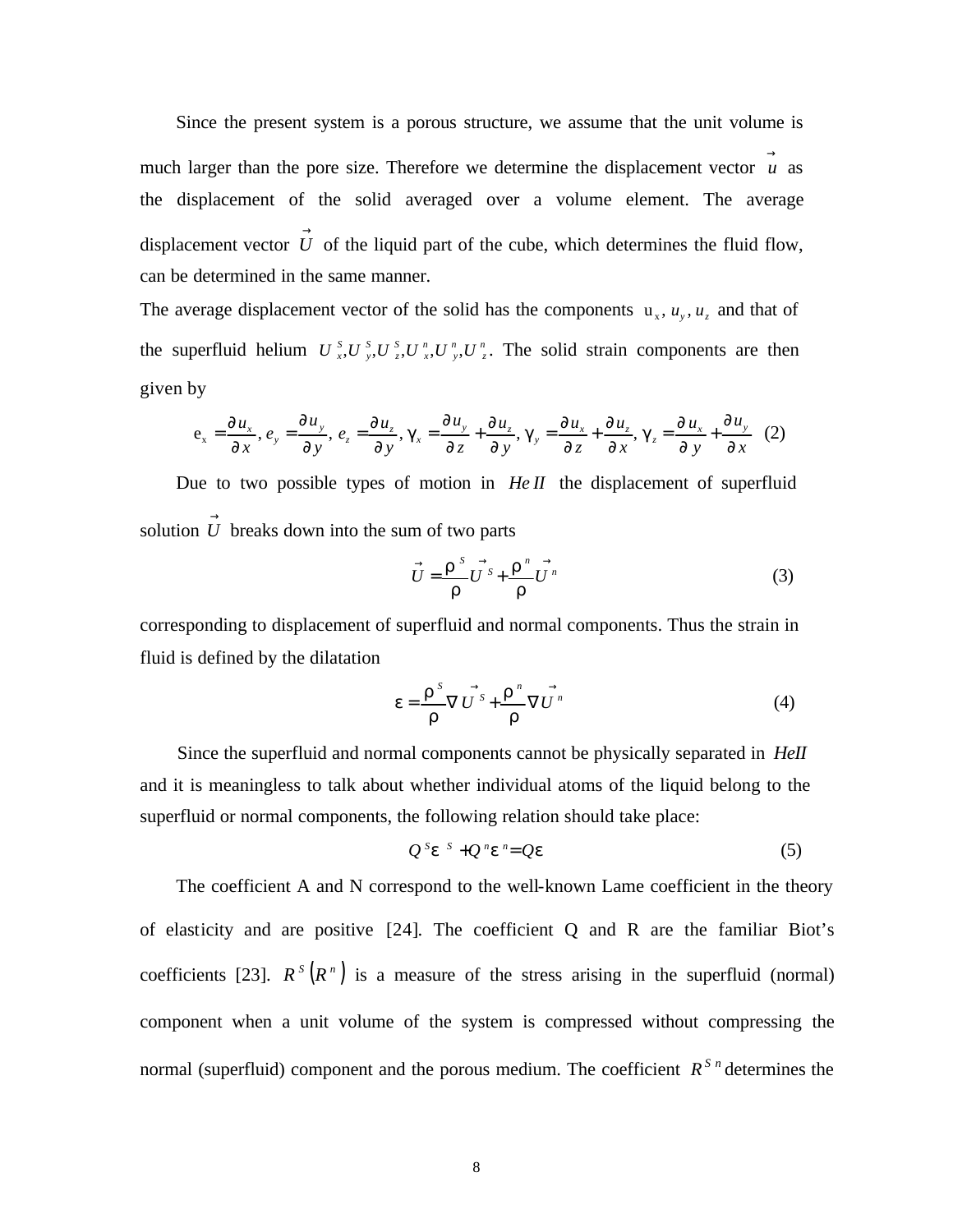stresses arising in the superfluid component when the normal component is compressed without compression of the superfluid component and the porous medium, and vice versa [12].

Let us consider Hypothetical experiments which make it possible to determine the generalized elastic coefficients in terms of the measured coefficients  $K_s$ ,  $K_f$ ,  $K_b$  and N. Such an approach was proposed in Ref. 23 for a normal liquid.

In the first experiment the porous sample was placed in a superfluid liquid to which pressure *p*′ was applied. Under pressure liquid completely penetrates into the pores and the quantities ? and  $e$  are measured. Therefore  $K_s$  and  $K_f$  can be determined as

$$
\frac{1}{K_s} = -\frac{e}{p'}, \qquad \frac{1}{K_f} = -\frac{e}{p'}
$$
 (6)

and according to Eq. (1) we cam write

$$
S_x = S_y = S_z = -(1 - f)p'
$$
  
\n
$$
s' = -f \frac{r^s}{r} p'
$$
  
\n
$$
s'' = -f \frac{r^n}{r} p'
$$
\n(7)

We shall also use the condition  $e^{s} = e^{n} = e$ . Then the relations (7) can be put into the form:

$$
\frac{2}{3}Ne + Ae + Qe = -(1 - f)p'
$$
\n
$$
\frac{r^{s}}{r}Q e + (R^{s} + R^{sn}) e = -f \frac{r^{s}}{r}P'
$$
\n
$$
\frac{r^{n}}{r}Q e + (R^{n} + R^{sn}) e = -f \frac{r^{n}}{r}P'
$$
\n(8)

The last two equations give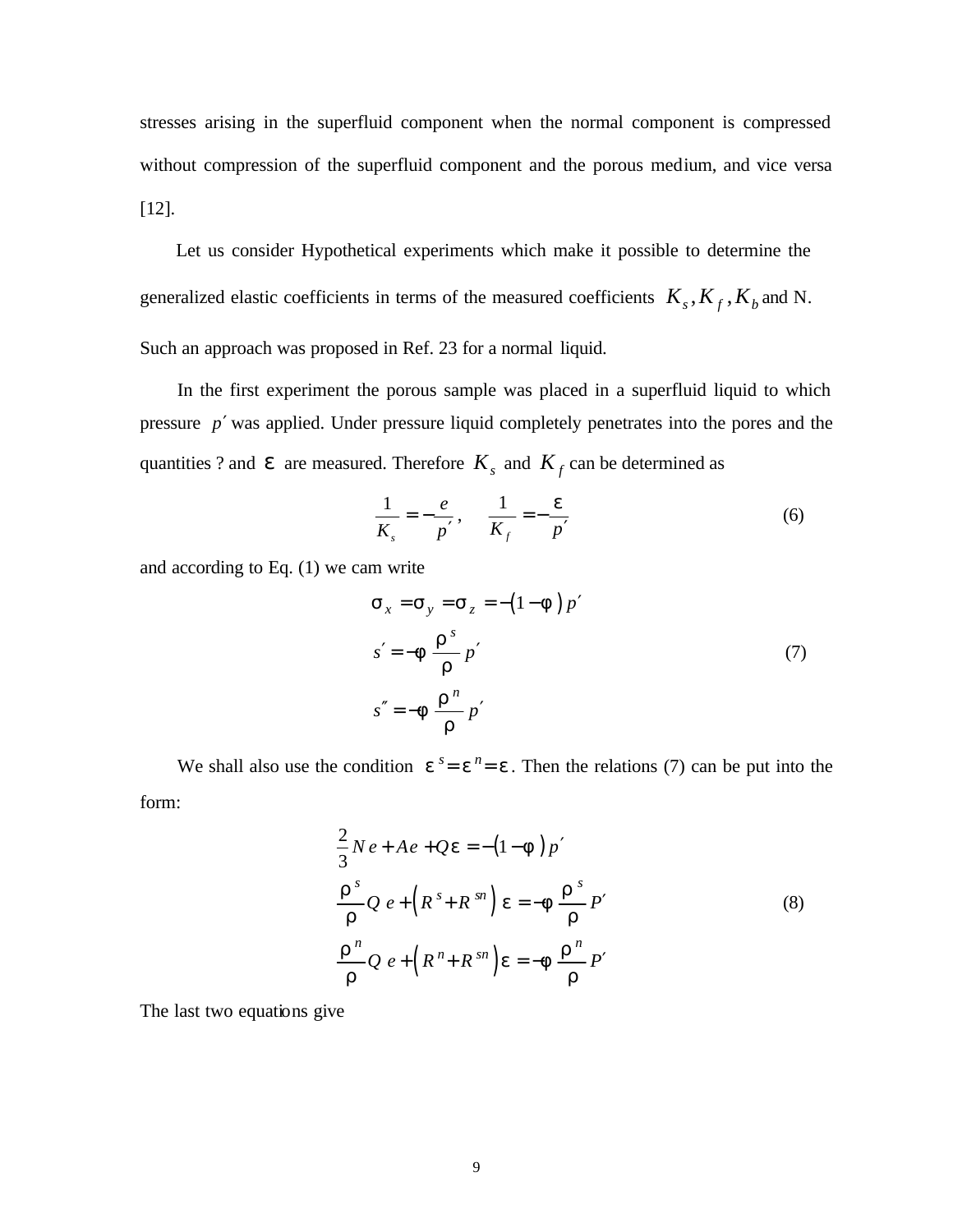$$
R^{s} + R^{sn} = K_f \frac{\mathbf{r}^{s}}{\mathbf{r}} \left( \mathbf{f} - \frac{Q}{K_f} \right)
$$
  

$$
R^{n} + R^{sn} = K_f \frac{\mathbf{r}^{n}}{\mathbf{r}} \left( \mathbf{f} - \frac{Q}{K_f} \right)
$$
 (9)

In the second experiment the porous solid sample is enclosed in a thin impermeable shell and is subjected to the pressure *p*′ of the liquid. To ensure a constant pressure inside the liquid must be flow out through a tube into an external reservoir. Thus  $e^{s} = e^{n} = e$  and  $K_b$  is given by the relation

$$
\frac{1}{K_b} = -\frac{e}{p'},\tag{10}
$$

in this experiment

$$
\sigma_x = \sigma_y = \sigma_z = -p'
$$
  
\n
$$
s' = s'' = 0
$$
\n(11)

or

$$
\left(\frac{2}{3}N+A\right)\frac{1}{K_b}-Q\frac{e}{p'}=1
$$
\n
$$
\frac{r^s}{r K_b}Q-\left(R^s+R^{sn}\right)\frac{e}{p'}=0
$$
\n
$$
\frac{r^n}{r K_b}Q-\left(R^n+R^{sn}\right)\frac{e}{p'}=0
$$
\n(12)

whence

$$
\boldsymbol{r}^{n}\left(\boldsymbol{R}^{s}+\boldsymbol{R}^{sn}\right)=\boldsymbol{r}^{s}\left(\boldsymbol{R}^{n}+\boldsymbol{R}^{sn}\right)
$$
\n(13)

It is easy to show from Eqs.  $(8)$ ,  $(9)$  and  $(12)$  that  $[23]$ 

$$
Q = \frac{f K_{sol} \left( 1 - f - \frac{K_b}{K_{sol}} \right)}{1 - f + f \frac{K_{sol}}{K_f} - \frac{K_b}{K_{sol}}}
$$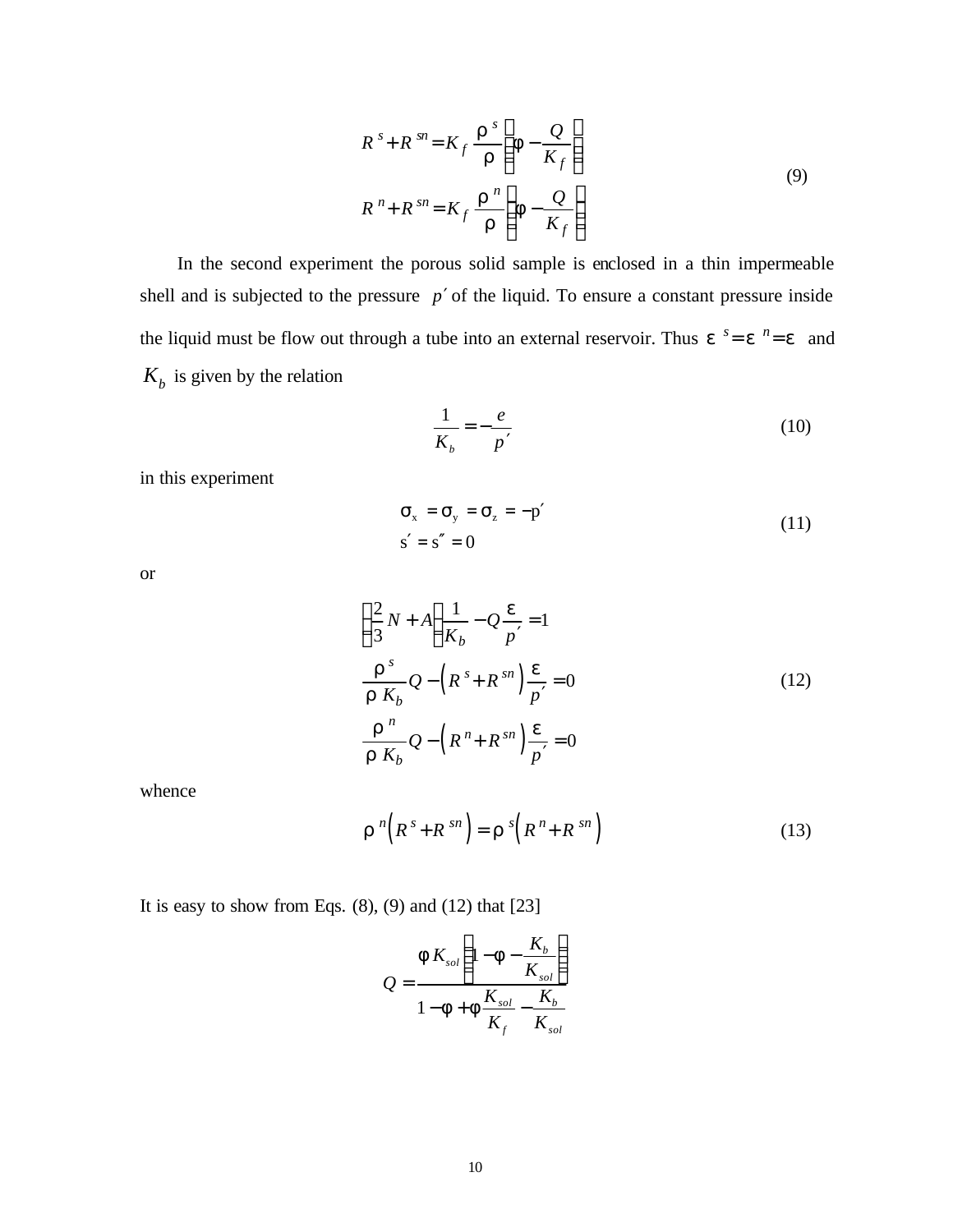$$
\frac{2}{3}N + A = K_{sol} \frac{(1 - F)\left(1 - F - \frac{K_b}{K_{sol}}\right) + F\frac{K_b}{K_f}}{1 - F + F\frac{K_{sol}}{K_f} - \frac{K_b}{K_{sol}}}
$$
(14)

In the third experiment a superleak provides the coupling with the reservour. This leak passes only the superfluid component, so that

$$
\mathbf{s}_x = \mathbf{s}_y = \mathbf{s}_z = -(1 - \mathbf{f})p'
$$
  
\n
$$
s' = 0
$$
  
\n
$$
s'' = -\mathbf{f}p'
$$
\n(15)

or

$$
\left(\frac{2}{3}N+A\right)e+\frac{r^{s}}{r}Qe^{s}+\frac{r^{n}}{r}Qe^{n}=-(1-f)p'
$$
\n
$$
\frac{r^{s}}{r}Q e+R^{s}e^{s}+R^{sn} e^{n}=0
$$
\n
$$
\frac{r^{n}}{r}Q e+R^{n}e^{n}+R^{sn} e^{s}=-fp'
$$
\n(16)

In this case the relation between  $e^s$  and  $e^n$  can be obtained using the laws of conservation of mass and entropy.

Then

$$
e^{-s} - e^{-n} = \frac{C_{He} p'}{r^{-s} s^{-2} T} , \qquad (17)
$$

where  $C_{He}$  and  $S$  are the specific heat and entropy per unit mass of the *He II*. Finally, after laborious calculations we find the desirable relations

$$
R^{sn} = \frac{\mathbf{r}^{s} \mathbf{r}^{n}}{\mathbf{r}^{2}} R - \frac{\mathbf{f}(\mathbf{r}^{s})^{2} T \mathbf{s}^{2}}{\mathbf{r}^{C_{He}}}
$$
  
\n
$$
R^{s} = \frac{(\mathbf{r}^{s})^{2}}{\mathbf{r}^{2}} R + \frac{\mathbf{f}(\mathbf{r}^{s})^{2} T \mathbf{s}^{2}}{\mathbf{r}^{C_{He}}}
$$
  
\n
$$
R^{n} = \frac{(\mathbf{r}^{n})^{2}}{\mathbf{r}^{2}} R + \frac{\mathbf{f}(\mathbf{r}^{s})^{2} T \mathbf{s}^{2}}{\mathbf{r}^{C_{He}}}
$$
  
\n(18)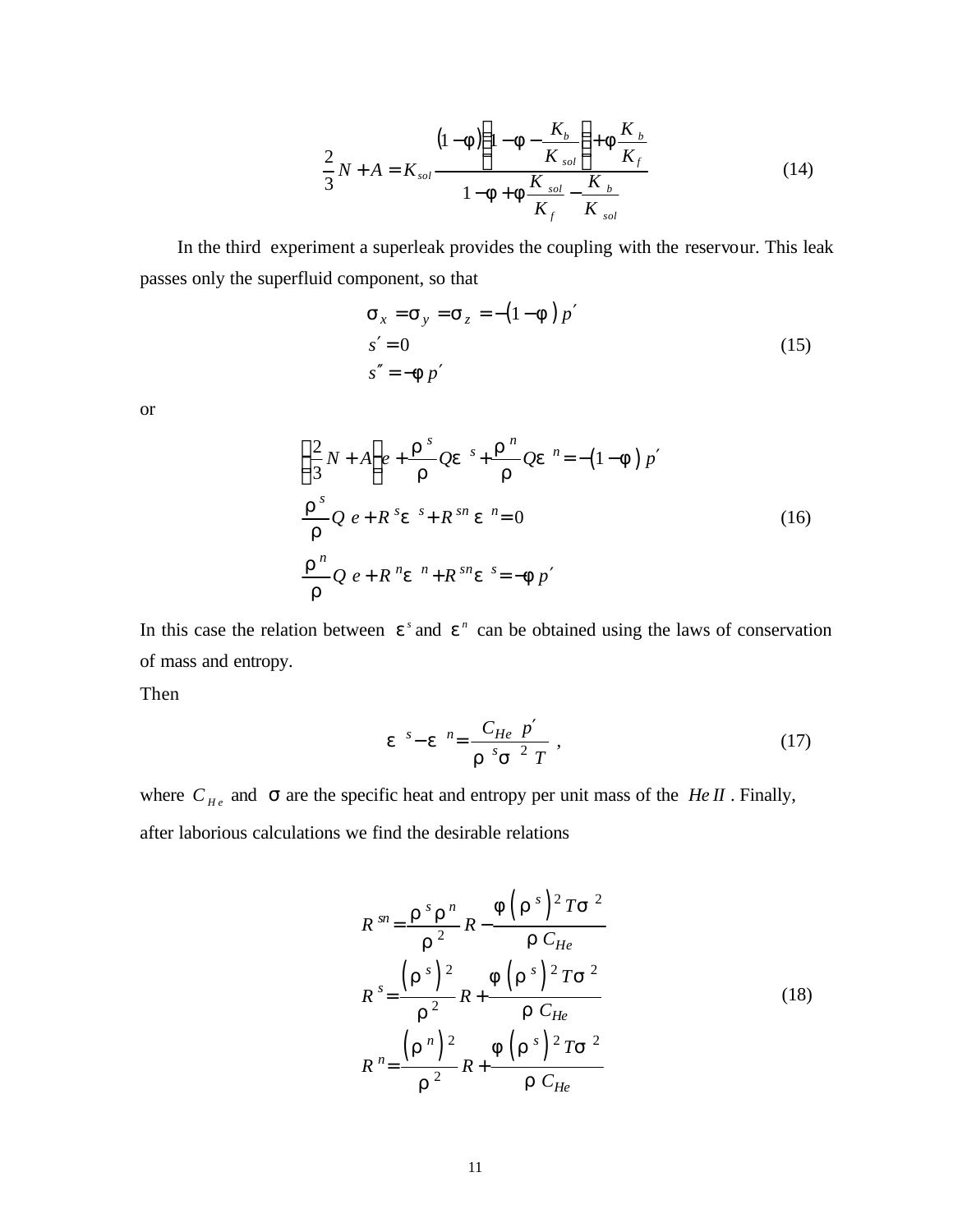Where the Biot-Willis coefficient R is [23]

$$
R = \frac{f^2 K_s}{1 - f + f \frac{K_s}{K_f} - \frac{K_b}{K_s}}
$$
(19)

We note once again that the coefficients  $K_f$ ,  $K_s$ ,  $K_b$  and *N* are experimentally measurable quantities.

#### **3. EQUATIONS OF MOTION**

We shall use LaGrange's formalism to find the equations of motion of the system porous solid-superfluid liquid. To construct the desired equations the kinetic energy of the system must be determined after the generalized coordinates are chosen. We assume that the physical point is a region of size much greater than the pore size but much smaller than the characteristic lengths in the problem (for example, the wavelength when considering wave processes). For the generalized coordinates of the system we choose the nine components of the displacement vectors of the liquid and solid, averaged over the volume of the physical point:  $u_x$ ,  $u_y$ ,  $u_z$ ,  $U^s_x$ ,  $U^s_y$ ,  $U^s_z$ ,  $U^n_x$ ,  $U^n_y$ ,  $U^n_z$ . Then the kinetic energy *T* per unit volume can be represented as

$$
2T = \mathbf{r}_{11} \left[ \left( \frac{\partial u_x}{\partial t} \right)^2 + \left( \frac{\partial u_y}{\partial t} \right)^2 + \left( \frac{\partial u_z}{\partial t} \right)^2 \right] + 2 \mathbf{r}_{12} \left[ \frac{\partial u_x}{\partial t} \frac{\partial U_x^s}{\partial t} + \frac{\partial u_y}{\partial t} \frac{\partial U_y^s}{\partial t} + \frac{\partial u_z}{\partial t} \frac{\partial U_z^s}{\partial t} \right] +
$$
  
+2  $\mathbf{r}_{12}^n \left[ \frac{\partial u_x}{\partial t} \frac{\partial U_x^n}{\partial t} + \frac{\partial u_y}{\partial t} \frac{\partial U_y^n}{\partial t} + \frac{\partial u_z}{\partial t} \frac{\partial U_z^n}{\partial t} \right] + 2 \mathbf{r}_{22} \left[ \left( \frac{\partial U_x^s}{\partial t} \right)^2 + \left( \frac{\partial U_y^s}{\partial t} \right)^2 + \left( \frac{\partial U_z^s}{\partial t} \right)^2 \right] + (20)$   
+2  $\mathbf{r}_{22}^n \left[ \left( \frac{\partial U_x^n}{\partial t} \right)^2 + \left( \frac{\partial U_y^n}{\partial t} \right)^2 + \left( \frac{\partial U_z^n}{\partial t} \right)^2 \right]$ 

The form (20) presupposes that the system is statistically isotropic. The mass coefficients  $\mathbf{r}_{11}$ ,  $\mathbf{r}_{12}^{s(n)}$ ,  $\mathbf{r}_{22}^{s(n)}$  take account of the additional motion which the solid and liquid acquire [22]. Therefore by analogy to Ref. 22 it is easily found that

$$
f\,\mathbf{r}^{\ s} = \mathbf{r}^{\ s}_{22} + \mathbf{r}^{\ s}_{12}, \mathbf{f}\,\mathbf{r}^{\ n} = \mathbf{r}^{\ n}_{22} + \mathbf{r}^{\ n}_{12}, \left(1 - \mathbf{f}\right)\mathbf{r}_{sol} = \mathbf{r}_{11} + \mathbf{r}^{\ s}_{12} + \mathbf{r}^{\ n}_{12} \tag{21}
$$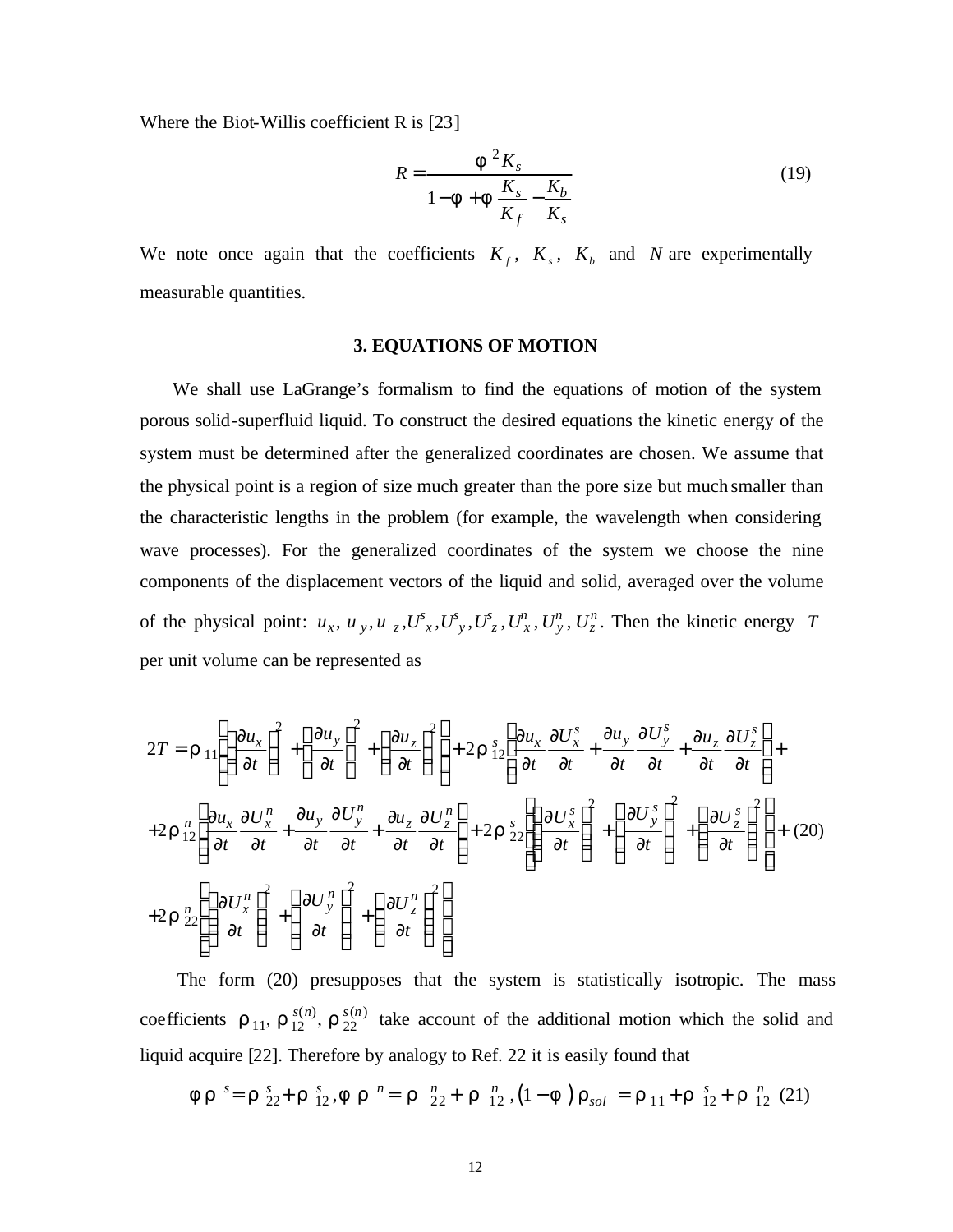Here

$$
r \, \mathop{?}\limits^s_{12} < 0, \, r \, \mathop{?}\limits^n_{12} < 0 \tag{22}
$$

are mass parameters characterising the increase in the inertial mass and, as usual, this increment to the inertial mass is called the associated mass. According to Berryman [34] the associated mass tensor is given by

$$
r_{12}^{s(n)} = -(a_{\infty} - 1) \mathbf{f} r_{s(n)}
$$
 (23)

where  $\alpha_{\infty} \ge 1$  is a geometric quantity, independent of the density of the solid and the density of the liquid, and can vary from 1 (for plane-parallel capillaries) to  $\infty$  (for isolated pores or pores oriented perpendicular to the motion).

Let  $q_x$  be the total force acting on the solid part of a unit volume and  $Q_x^r$  and  $Q_y^s$  the total forces acting on the superfluid and normal components per unit volume. Then the Lagrangian equations become

$$
\frac{\partial}{\partial t} \left( \frac{\partial T}{\partial u_x} \right) = \frac{\partial^2}{\partial t^2} \left( \mathbf{r}_{11} u_x + \mathbf{r}_{12}^s U_x^s + \mathbf{r}_{12}^n U_x^n \right) = q_x
$$
\n
$$
\frac{\partial}{\partial t} \left( \frac{\partial T}{\partial U_x^s} \right) = \frac{\partial^2}{\partial t^2} \left( \mathbf{r}_{12}^s u_x + \mathbf{r}_{22}^s U_x^s \right) = Q_x^s \tag{24}
$$
\n
$$
\frac{\partial}{\partial t} \left( \frac{\partial T}{\partial U_x^n} \right) = \frac{\partial^2}{\partial t^2} \left( \mathbf{r}_{12}^n u_x + \mathbf{r}_{22}^n U_x^n \right) = Q_x^n
$$

With no loss of generality we shall write the equations for the motion only along the *x* direction. Expressing these forces in terms of the stress tensor

$$
q_x = \frac{\partial s}{\partial x} + \frac{\partial t}{\partial y} + \frac{\partial t}{\partial z}, \qquad Q_x^s = \frac{\partial s'}{\partial x}, \qquad Q_x^n = \frac{\partial s''}{\partial x}
$$
 (25)

we obtain the dynamical equations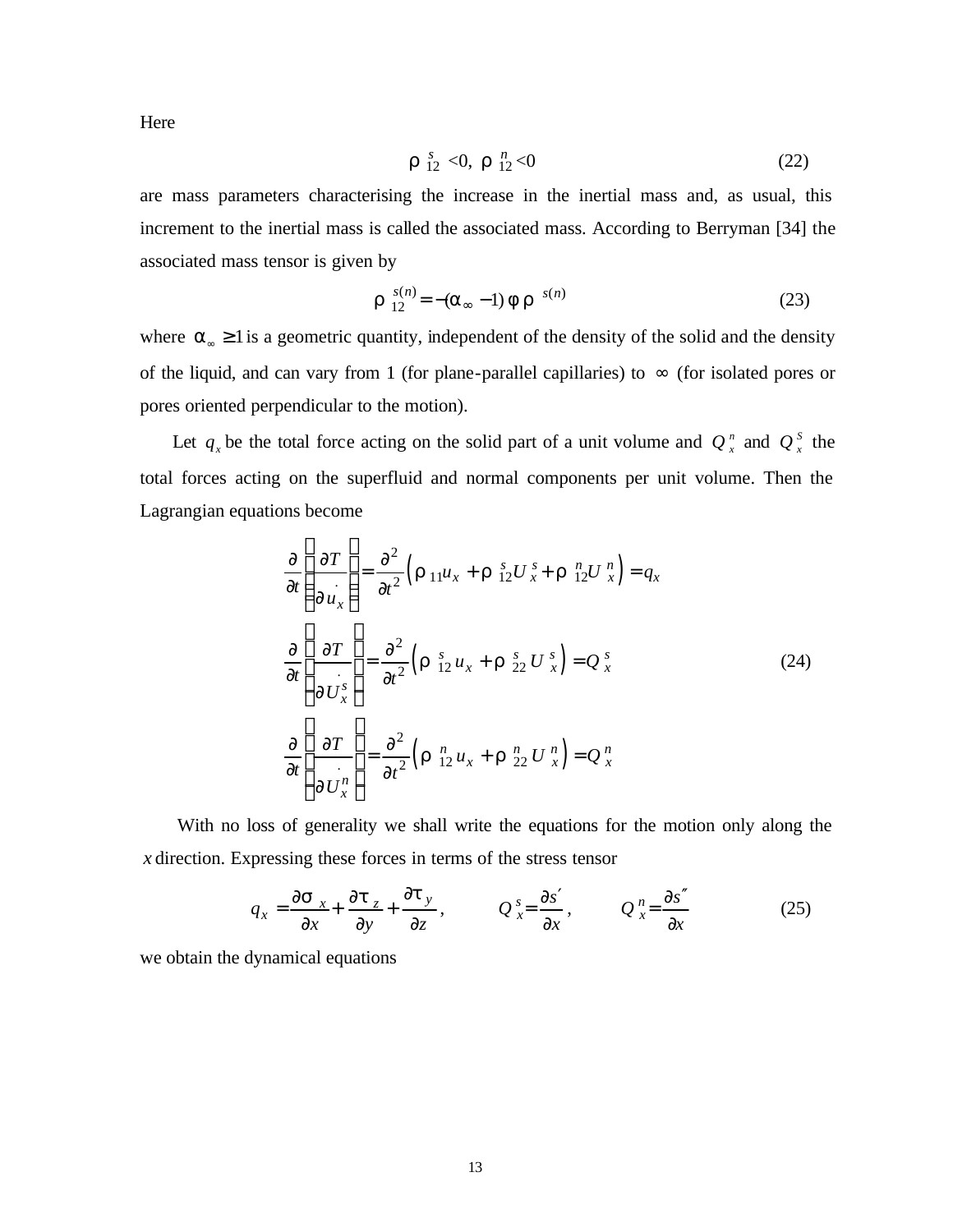$$
\frac{\partial \mathbf{s}_x}{\partial x} + \frac{\partial \mathbf{t}_z}{\partial y} + \frac{\partial \mathbf{t}_y}{\partial z} = \frac{\partial^2}{\partial t^2} \Big( \mathbf{r}_{11} u_x + \mathbf{r}_{12}^s U_x^s + \mathbf{r}_{12}^n U_x^n \Big)
$$
\n
$$
\frac{\partial \mathbf{s}'}{\partial x} = \frac{\partial^2}{\partial t^2} \Big( \mathbf{r}_{22}^s U_x^s + \mathbf{r}_{12}^s u_x \Big)
$$
\n
$$
\frac{\partial \mathbf{s}''}{\partial x} = \frac{\partial^2}{\partial t^2} \Big( \mathbf{r}_{22}^n U_x^s + \mathbf{r}_{12}^n u_x \Big)
$$
\n(26)

Similar equations can be obtained for motion along the *y* and *z* directions

In Eqs. (26) we neglected dissipative processes. To take such processes into account we shall assume that the main mechanism of dissipation in the system porous body-superfluid liquid is deceleration of the normal component of the superfluid liquid by the walls of the pores. Since all deformations are assumed to be small, the macroscopic motions studied in the theory are small elastic oscillations or waves. Consequently, as in most physical systems, the friction forces are proportional to the velocities of the moving physical points and can be described using a dissipative function. The dissipative function is, by definition, a homogeneous quadratic function of generalized velocities. The similarly to the Biot procedure, we obtain for the dissipative terms in the equations of motion of the solid and normal component of the superfluid liquid

$$
N\nabla^2 \vec{u} + (A+N) grade + Q^s grade^s + Q^n grade^s = \frac{\partial^2}{\partial t^2} \left( \mathbf{r}_{11} \vec{u} + \mathbf{r}_{12}^s \vec{U}^s + \mathbf{r}_{12}^s \vec{U}^n \right) ++ bF(w) \frac{\partial}{\partial t} \left( \vec{u} - \vec{U}^n \right)
$$
  

$$
Q^s grade + R^s grade^s + R^{s_n} grade^s = \frac{\partial^2}{\partial t^2} \left( \mathbf{r}_{12}^s \vec{u} + \mathbf{r}_{22}^s \vec{U}^s \right)
$$
  

$$
Q^n grade + R^n grade^s + R^{s_n} grade^s = \frac{\partial^2}{\partial t^2} \left( \mathbf{r}_{12}^s \vec{u} + \mathbf{r}_{22}^s \vec{U}^s \right)
$$
 (22)  

$$
Q^n grade + R^n grade^s + R^{s_n} grade^s = \frac{\partial^2}{\partial t^2} \left( \mathbf{r}_{12}^s \vec{u} + \mathbf{r}_{22}^s \vec{U}^n \right) - bF(w) \frac{\partial}{\partial t} \left( \vec{u} - \vec{U}^n \right)
$$

The complex function  $F(w)$  reflects the deviation from a Poiscuille flow taking account of the geometric features of the porous material [35], the coefficient  $b = h f^{2}/k_0$  is the ratio of the total friction force to the average (relative to the solid) velocity of the normal component,  $\boldsymbol{h}$  is the viscosity of the fluid and  $k_0$  is the permeability [22]. The possibilities of using the acoustics of a superfluid liquid to study various parameters of porous materials were analyzed theoretically in Ref. [35]. To this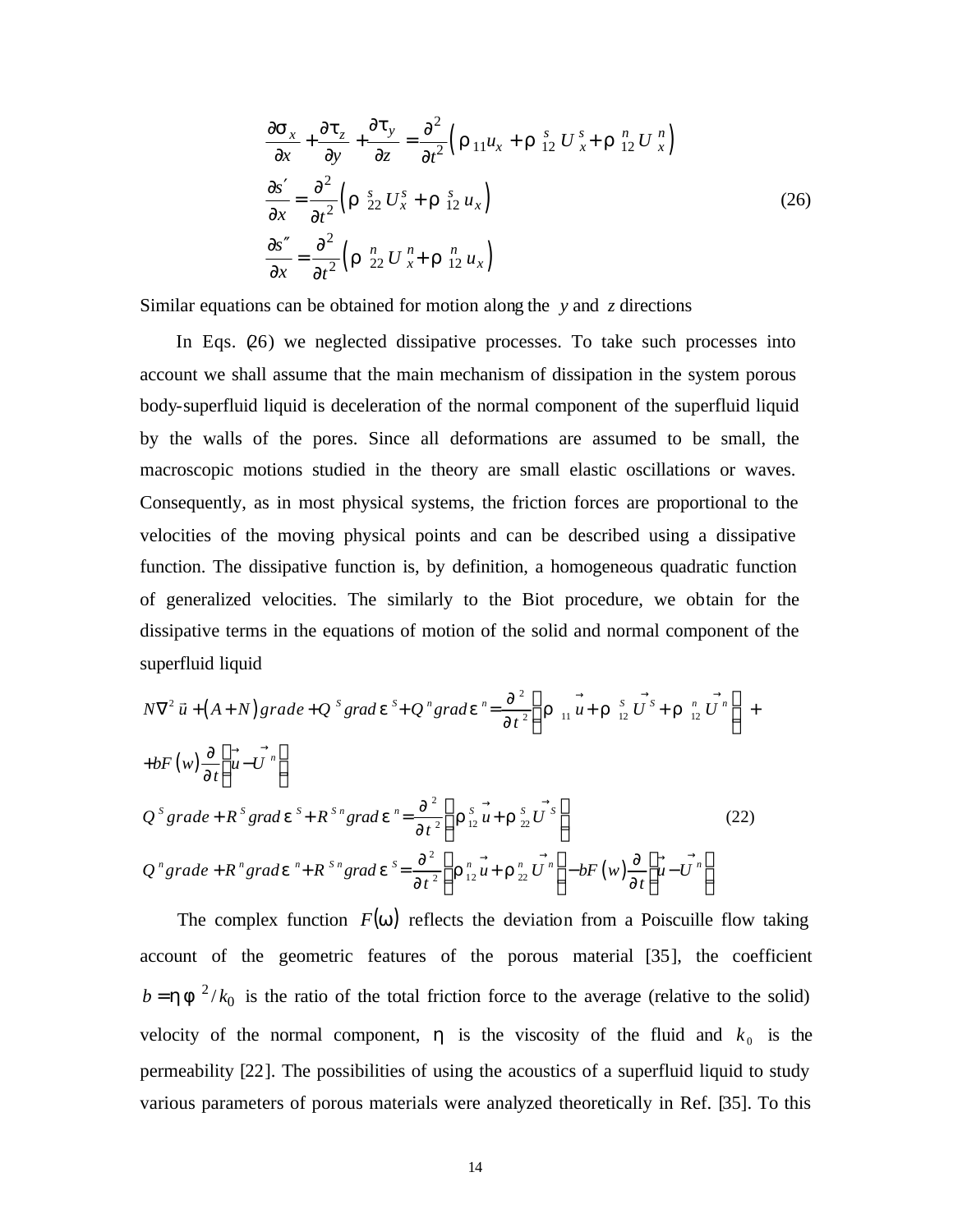end the function  $F(w)$  was expressed in terms of the key parameters: the tortuosity, the permeability, a dynamical parameter with the dimension of length, and the porosity. Some of them were obtained from the solution of the problem of the electric conductivity of a porous medium consisting of a insulating porous material filled with a conducting liquid. The response of the rigid porous medium was calculated. The results obtained make it possible to investigate the characteristic features of two-fluid hydrodynamics of *He II* in a rigid porous medium and to determine the parameters of the medium from experimental data for the velocities of first, second, and fourth sounds.

Solids, in contrast to liquids, are characterized by, in addition to ordinary elasticity, elasticity with respect to shear deformations. Not only longitudinal but also transverse waves can exist even in an infinite solid medium [24]. The picture of wave propagation in our system is much richer than in a solid and in a superfluid liquid considered separately. Taking the curl of both sides of (27) equation gives:

$$
N\nabla^2 rot\vec{u} = \frac{\partial^2}{\partial t^2} \left( \vec{r}_{11} \, rot\vec{u} + \vec{r}_{12}^S rot\vec{U}^S + \vec{r}_{12}^S rot\vec{U}^n \right) + bF(\vec{w}) \frac{\partial}{\partial t} \left( \vec{rot} \vec{u} - rot\vec{U}^n \right)
$$
\n
$$
\vec{r}_{22}^S rot\vec{U}^S + \vec{r}_{12}^S rot\vec{u} = 0 \qquad (28)
$$
\n
$$
\frac{\partial^2}{\partial t^2} \left( \vec{r}_{22}^N rot\vec{U}^n + \vec{r}_{12}^N rot\vec{u} \right) - bF(\vec{w}) \frac{\partial}{\partial t} \left( rot\vec{u} - rot\vec{U}^n \right) = 0
$$

Following [12, 22] we shall write:

$$
\overrightarrow{\Omega} = rot\overrightarrow{u}, \quad \overrightarrow{\Omega^s} = rot\overrightarrow{U^s}, \quad \overrightarrow{\Omega^n} = rot\overrightarrow{U^n}
$$
 (29)

The following expression for the wave vector of transverse sound can be easily obtained from the system of equation (28):

$$
q^{2} = \frac{w^{2}}{N} \left( \mathbf{r}_{sc} + \left( 1 - \mathbf{a}_{\infty}^{-1} \right) \Phi \mathbf{r}^{S} + \Phi \mathbf{r}^{n} \frac{\left( \mathbf{a}_{\infty} - 1 \right) \Phi \mathbf{r}^{n} + ib \frac{F(w)}{w}}{\mathbf{a}_{\infty} \Phi \mathbf{r}^{n} + ib \frac{F(w)}{w}} \right).
$$
(30)

Here  $\mathbf{r}_{sc} = (1 - \mathbf{f}) \mathbf{r}_{sol}$ . Also for the vorticity we have: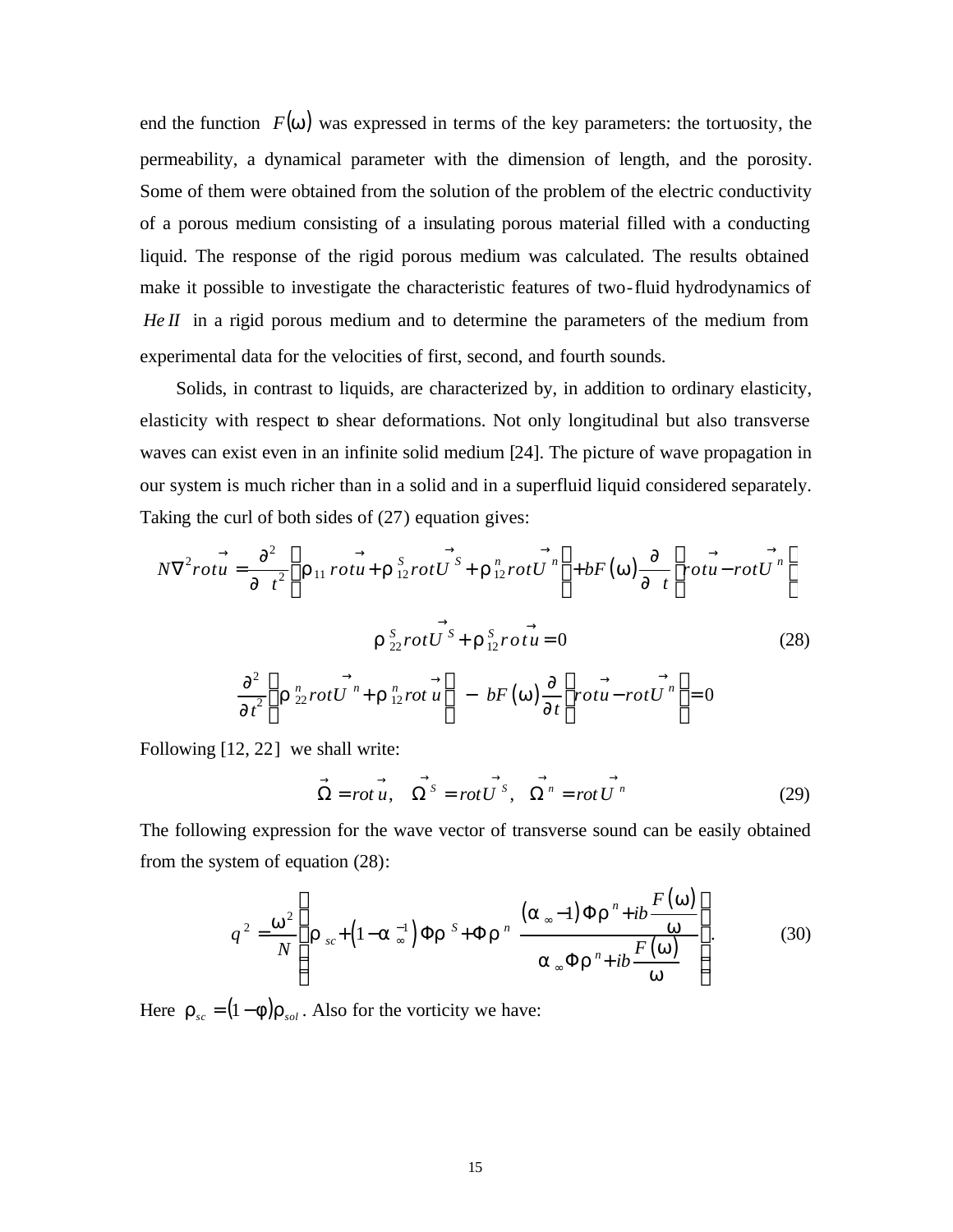$$
\overrightarrow{\Omega^{S}} = \frac{\mathbf{a}_{\infty} - 1}{\mathbf{a}_{\infty}} \overrightarrow{\Omega}, \quad \overrightarrow{\Omega^{n}} = \frac{(\mathbf{a}_{\infty} - 1) \Phi \mathbf{r}^{n} + ib \frac{F(\mathbf{w})}{\mathbf{w}}}{\mathbf{a}_{\infty} \Phi \mathbf{r}^{n} + ib \frac{F(\mathbf{w})}{\mathbf{w}}} \overrightarrow{\Omega}
$$
(31)

McKenna et al. [9] modified the conventional two fluid hydrodynamic equations to take into account coupling of the normal component to the aerogel mass and elasticity. Their equations contain a vector restoring force and no shear stress tensor. They are therefore exact only for longitudinal waves in infinite media and differ to us is not allowed transverse wave solutions.

#### **4. SOUND PROPAGATION IN UNRESTRICTED GEOMETRY**

Now it will be interesting to ignore dissipative process in equation (27) and consider the case of unrestricted geometry. Then it is not difficult to obtain the equations of motion of elastic solid and hydrodynamic equations of superfluid helium from equation (27). For the first case we suppose  $f = 0$  and ignore by the liquid part. Then we have

$$
N\,\nabla^2\stackrel{\rightarrow}{u} + (A+N)\,grad\,e = \frac{\partial^2}{\partial t^2}\,\mathbf{r}\,_{sol}\stackrel{\rightarrow}{u}\tag{32}
$$

From this equation follows that elastic represents two independent propagating waves [24]. In one of them displacement is oriented along propagation of the wave, velocity of which is

$$
C_l = \sqrt{\frac{A + 2N}{\mathbf{r}_{sol}}}
$$
\n(33)

and that is called longitudinal wave. Here  $r_{sol}$  is density of solid. In another wave displacement is directed into the plane perpendicular to the direction of propagation, and is called as transverse wave, propagating with velocity

$$
C_t = \sqrt{\frac{N}{\mathbf{r}_{sol}}} \tag{34}
$$

If assuming that  $a_{\infty} = f = 1$  and also ignoring by the part of solid equation, then from (27), we obtain the equation of superfluid motion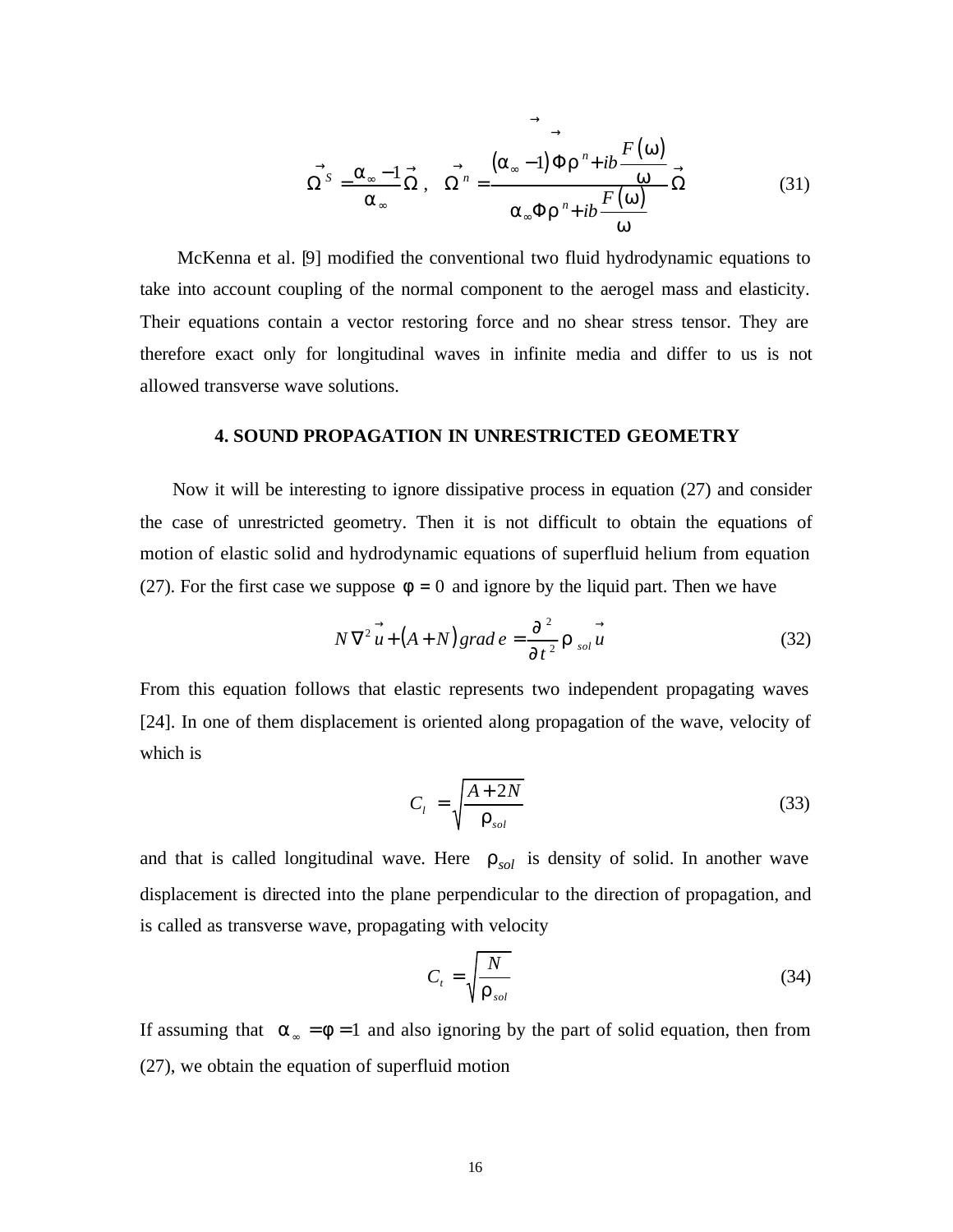$$
R^{s} \text{ grad } \mathbf{e}^{s} + R^{s_{n}} \text{ grad } \mathbf{e}^{n} = \mathbf{r}^{s} \frac{\partial^{2} \vec{U}^{s}}{\partial t^{2}}
$$
\n
$$
R^{n} \text{ grad } \mathbf{e}^{n} + R^{s_{n}} \text{ grad } \mathbf{e}^{s} = \mathbf{r}^{n} \frac{\partial^{2} \vec{U}^{n}}{\partial t^{2}}
$$
\n(35)

In (35) general elastic coefficients have the form

$$
R^{S} = \frac{\boldsymbol{r}^{S}}{\boldsymbol{r}} \Big( \boldsymbol{r}^{S} C_{1}^{2} + \boldsymbol{r}^{n} C_{2}^{2} \Big)
$$
  

$$
R^{n} = \frac{\boldsymbol{r}^{n}}{\boldsymbol{r}} \Big( \boldsymbol{r}^{n} C_{1}^{2} + \boldsymbol{r}^{S} C_{2}^{2} \Big)
$$
  

$$
R^{S_{n}} = \frac{\boldsymbol{r}^{S} \boldsymbol{r}^{n}}{\boldsymbol{r}} \Big( C_{1}^{2} - C_{2}^{2} \Big)
$$
 (36)

So, for pure *HeII* solution solving the system (35) in the usual manner we obtain the dispersion equation for the bulk waves propagating in free *HeII* superfluid:

$$
C^4 \mathbf{r}^s \mathbf{r}^n - C^2 (\mathbf{r}^s R^n + \mathbf{r}^s R^s) + R^s R^n - (R^{s_n})^2 = 0
$$
 (37)

Equations (37) has two roots:

$$
C_1^2 = \frac{K_f}{r} , \qquad C_2^2 = \frac{r^5 s^2 T}{r C_{He}}
$$
 (38)

which conform to the velocity of the first and the second sounds correspondingly. From equation (35) follow the well known results for the fourth sound in superfluid  $He<sup>4</sup>$ . If we assume  $\vec{U}$ <sup>n</sup>=0 l<br>E in (35), we derive

$$
C_4^2 = \frac{r^5}{r} C_1^2 + \frac{r^n}{r} C_2^2
$$
 (39)

Propagation of the fourth sound in a superfluid  $He<sup>4</sup>$  was studied in [3, 4] from the Landau hydrodynamic equations.

### **5. WAVE PROPAGATION IN THE HIGH-FREQUENCY LIMIT**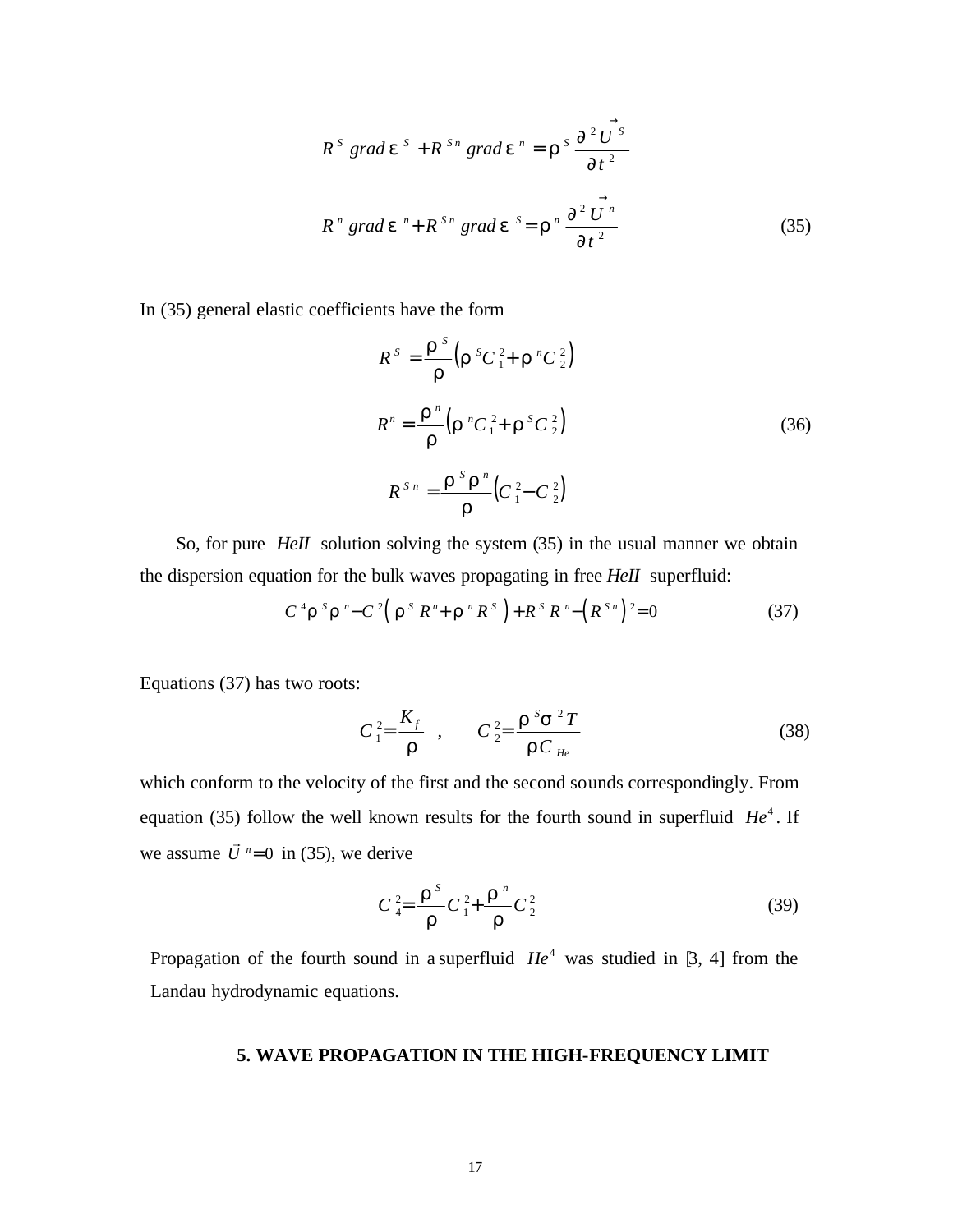Two important limiting cases are considered. The penetration depth of a viscous wave can be large or small compared with the pores sizes. The first case corresponds to low oscillatory frequencies of the thermodynamic quantities and the second case corresponds to high frequencies.

In the high-frequency limit the dissipative terms can be neglected, and the system of equations (27) can be used to investigate propagating waves.

The equations (28) show that the velocities of the solid and the superfluid liquid are intercoupled. In the high-frequency limit, when  $\left| \frac{F(w)}{w} \right| \ll 1$ , we have from (30):

$$
C_t^2 = \frac{N}{\mathbf{r}_{sc} + \left(1 - \mathbf{a}_{\infty}^{-1}\right) \mathbf{f} \mathbf{r}}
$$
(40)

Here  $\mathbf{r}_{sc} = (1 - \mathbf{f}) \mathbf{r}_{sol}$ . In the expression (40) the velocity becomes lower than for a «dry» material as a result of entrainment of a portion  $(1-a<sub>∞</sub><sup>-1</sup>)$  of the liquid by the «framework» of the porous body because of the tortuosity and the associated increase in the effective density. In this wave the superfluid and normal components move as a single entity:

$$
\overrightarrow{\Omega}^{n} = \overrightarrow{\Omega}^{s} = \frac{\overrightarrow{a}^{n} - 1}{\overrightarrow{a}^{n}} \overrightarrow{\Omega},
$$
\n(41)

and the liquid and solid rotate in the same direction.

Landau always supplemented the hydrodynamic equations of motion of a superfluid liquid by the requirement that the superfluid motion be potential:  $rot\vec{V}^s = 0$ . That is, the superfluid component cannot rotate as a rigid body. If in our theory the displacement (deformation vectors)  $\vec{U}^s$  of the superfluid component occurred in a region greater in size than the size of atoms but much smaller than the distance between pores, then Landau's condition would be satisfied in this case. However, in the theory which we are proposing  $\vec{U}^s$  is the displacement of the superfluid component averaged over an element much greater in size than the pore size. Consequently, there is no need for the motion to be irrotational. For this reason, the displacements  $\vec{U}^s$  and  $\vec{U}^n$  appear in the equations as equivalent quantities. The only difference between them is that the superfluid motion occurs without entropy transport. We note that in this work the vortex motion (41) of the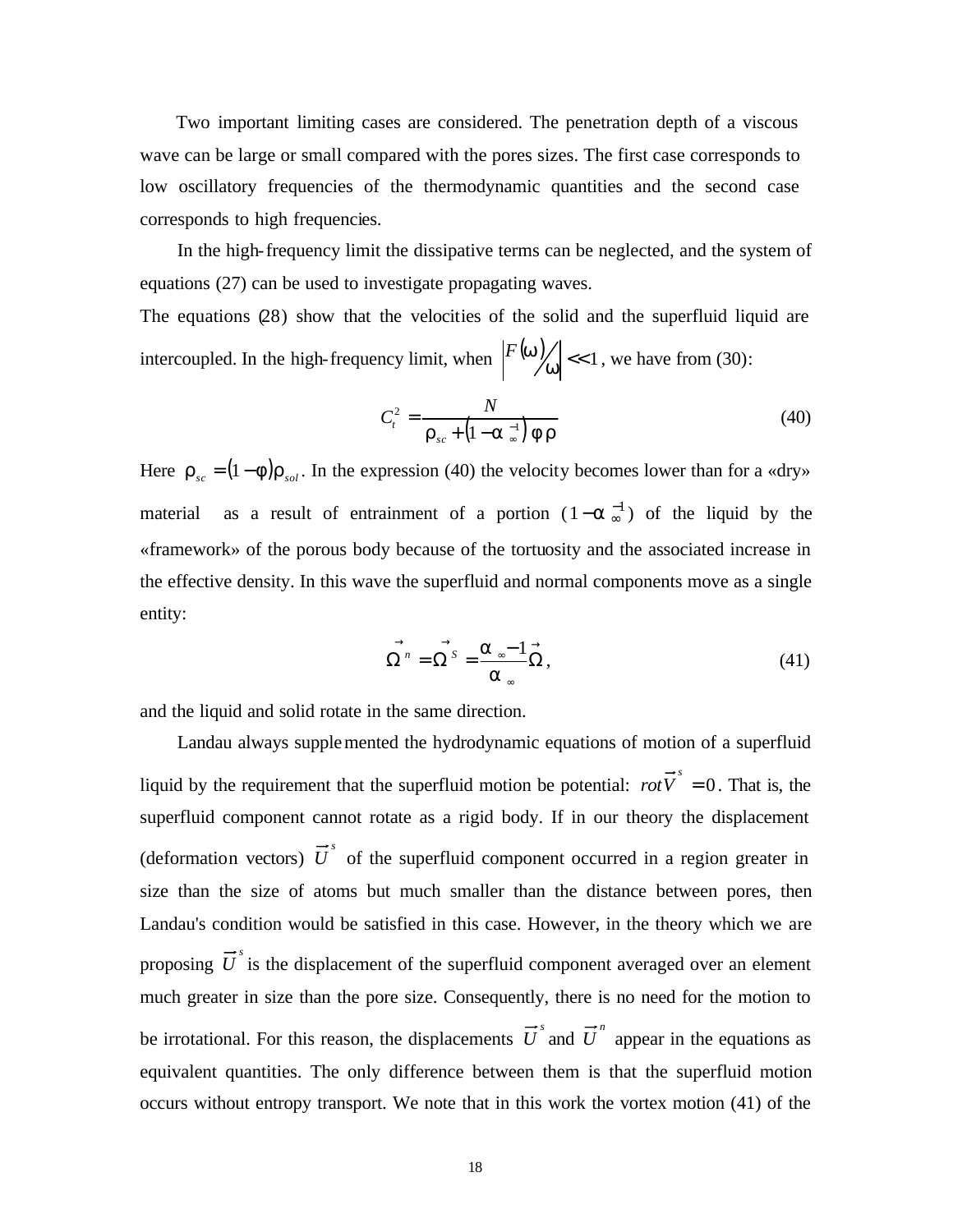superfluid liquid is not a complex rotation around vortex singularities, but rather it is due to the fact that the solid gives rise to partial entrainment of the liquid in the vortex motion.

To study longitudinal waves we shall consider all displacements as a gradient of some scalar function. Then, the following dispersion equation follows from the system of equations (27):

$$
(\mathbf{a}_{\infty} f \mathbf{r}^s C^2 + \frac{\mathbf{r}^s}{\mathbf{r}^n} R^{sn} - R^s) \{[(\mathbf{r}_{sc} + \mathbf{f} \mathbf{r}) \mathbf{a}_{\infty} - \mathbf{f} \mathbf{r}] \mathbf{f} \mathbf{r}^n C^4 - \mathbf{r}^n C^2 [(\frac{\mathbf{r}_{sc}}{\mathbf{r}} + \mathbf{f})R - 2\mathbf{f}(Q + R) +
$$

+ 
$$
\mathbf{a}_{\infty} \mathbf{f}(A + 2N + 2Q + R)\mathbf{]} + R(A + 2N) - Q^2\mathbf{ } = 0
$$
 (42)

One solution of this dispersion equation is second sound (temperature wave) in a porous medium [8]:

$$
C^2 = \frac{C_2^2}{\alpha_{\infty}} \tag{43}
$$

where  $2<sub>2</sub>$  is the velocity of second sound in unbounded helium. In addition to this solution Eq. (42) possesses two other solutions which are similar to the fast and slow waves in a porous medium filled with an ordinary classical liquid.

For an unconsolidated porous medium  $(K_b = N = 0)$  the velocity of the slow wave, just as the velocity of the shear wave, is identically equal to zero even in the limit of high oscillation frequencies [31]:

$$
C_{slow}^2(K_b = N = 0) = 0
$$
\n(44)

Finally, the velocity of a fast compressible wave has the form [31]:

$$
C_{fast}^2(K_b = N = 0) = \frac{\mathbf{a}_{\infty} + \mathbf{f}(\frac{\mathbf{r}_{sc}}{\mathbf{r}} + \mathbf{f} - 2)}{[(\mathbf{r}_{sc} + \mathbf{f} \mathbf{r})\mathbf{a}_{\infty} - \mathbf{f} \mathbf{r}][\frac{1 - \mathbf{f}}{K_s} + \frac{\mathbf{f}}{K_f}]}
$$
(45)

For a rigid porous medium K<sub>f</sub> << K<sub>b</sub>, N << K<sub>s</sub>. In this case, for the fast and slow modes we obtain from Eq. (42) the well-known expressions [31]: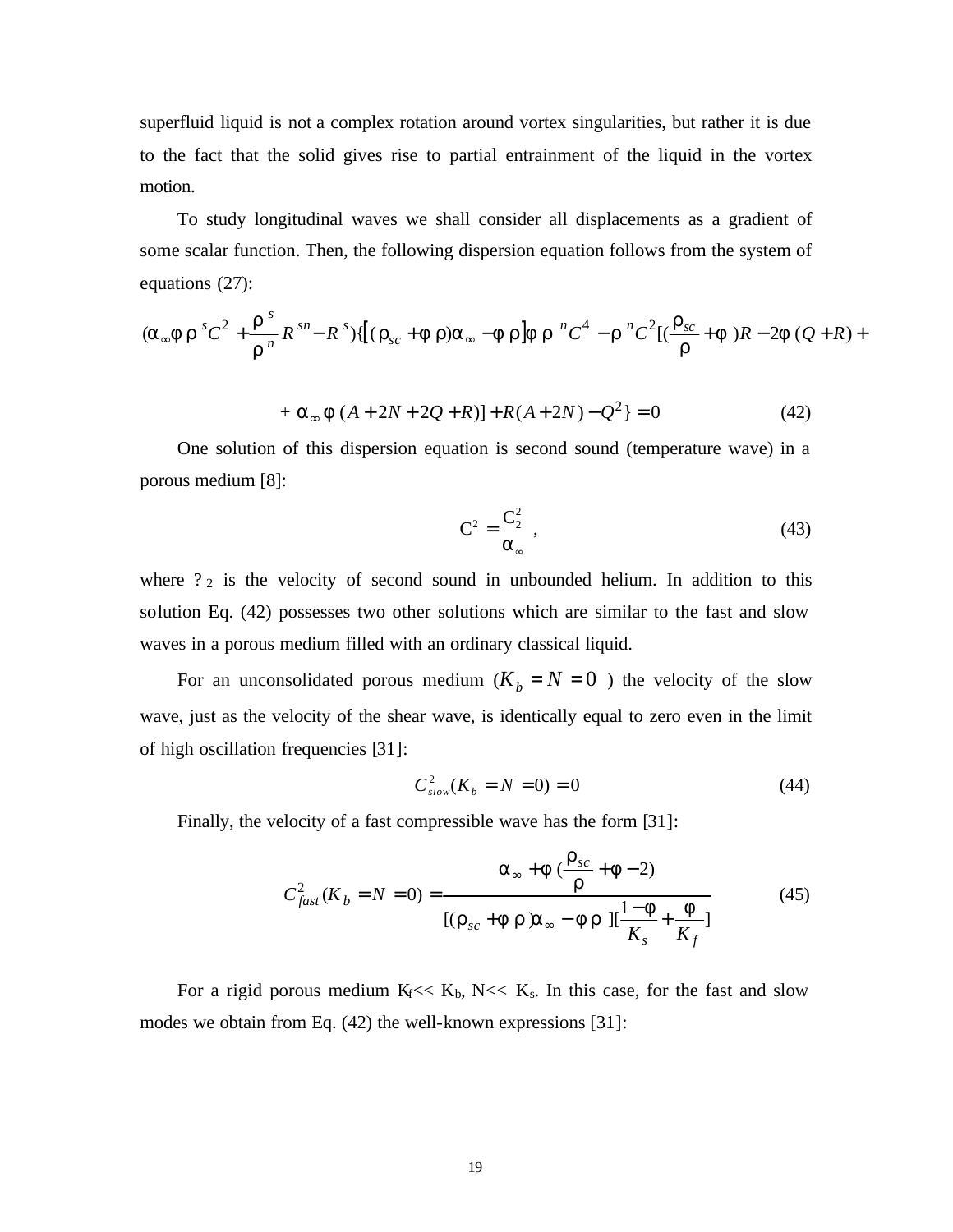$$
C_{fast}^2 = \frac{K_b + \frac{4}{3}N}{\mathbf{r}_{sc} + \mathbf{f}\,\mathbf{r}\,\left(1 - \mathbf{a}\,\frac{-1}{\infty}\right)}\tag{46}
$$

$$
C_{slow}^{2} = \frac{C_{1}^{2}}{a_{\infty}}
$$
 (47)

where  $C_1 = (\partial p / \partial r)^{1/2}$  is the volume propagation velocity of first sound in *He II*.

### **6. WAVE PROPAGATION IN THE LOW-FREQUENCY LIMIT**

Since the penetration depth of the viscous wave becomes large in the limit of low oscillation frequencies, the normal component of the superfluid liquid completely sticks to the matrix of the porous medium, as a result of which the «framework» of the solid body and the normal liquid move with the same velocity  $\vec{V}^n \cdot \mathbf{1}$  0. Obviously, to examine this situation the friction force must be eliminated in Eqs. (27) and  $\overrightarrow{U} = \overrightarrow{u}$ *n* must be set in the two equations obtained. This yield

$$
N\nabla^2 \vec{U}^n + \left( A + N + 2 \frac{\vec{r}^n}{r} Q + R^n \right) \text{graddiv } \vec{U}^n + \left( \frac{\vec{r}^s}{r} Q + R^{s_n} \right) \text{graddiv } \vec{U}^s =
$$
\n
$$
= \frac{\partial^2}{\partial t^2} \left[ (\vec{r}_{11} + 2 \vec{r}_{12}^n + \vec{r}_{22}^n) \vec{U}^n + \vec{r}_{12}^s \vec{U}^s \right] \tag{48}
$$
\n
$$
\left( \frac{\vec{r}^s}{r} Q + R^{s_n} \right) \text{graddiv } \vec{U}^n + R^s \text{ graddiv } \vec{U}^s = \frac{\partial^2}{\partial t^2} \left( \vec{r}_{12}^s \vec{U}^n + \vec{r}_{22}^s \vec{U}^s \right)
$$

Just as in the preceding section, from Eq. (30) we can calculate the velocity of a transverse wave in the limit of low oscillation frequencies [32]:

$$
C_t^2 = \frac{N}{(\mathbf{r}_{sc} + \mathbf{f} \mathbf{r}^n) + (1 - \mathbf{a}^{-1}) \mathbf{f} \mathbf{r}^s}
$$
(49)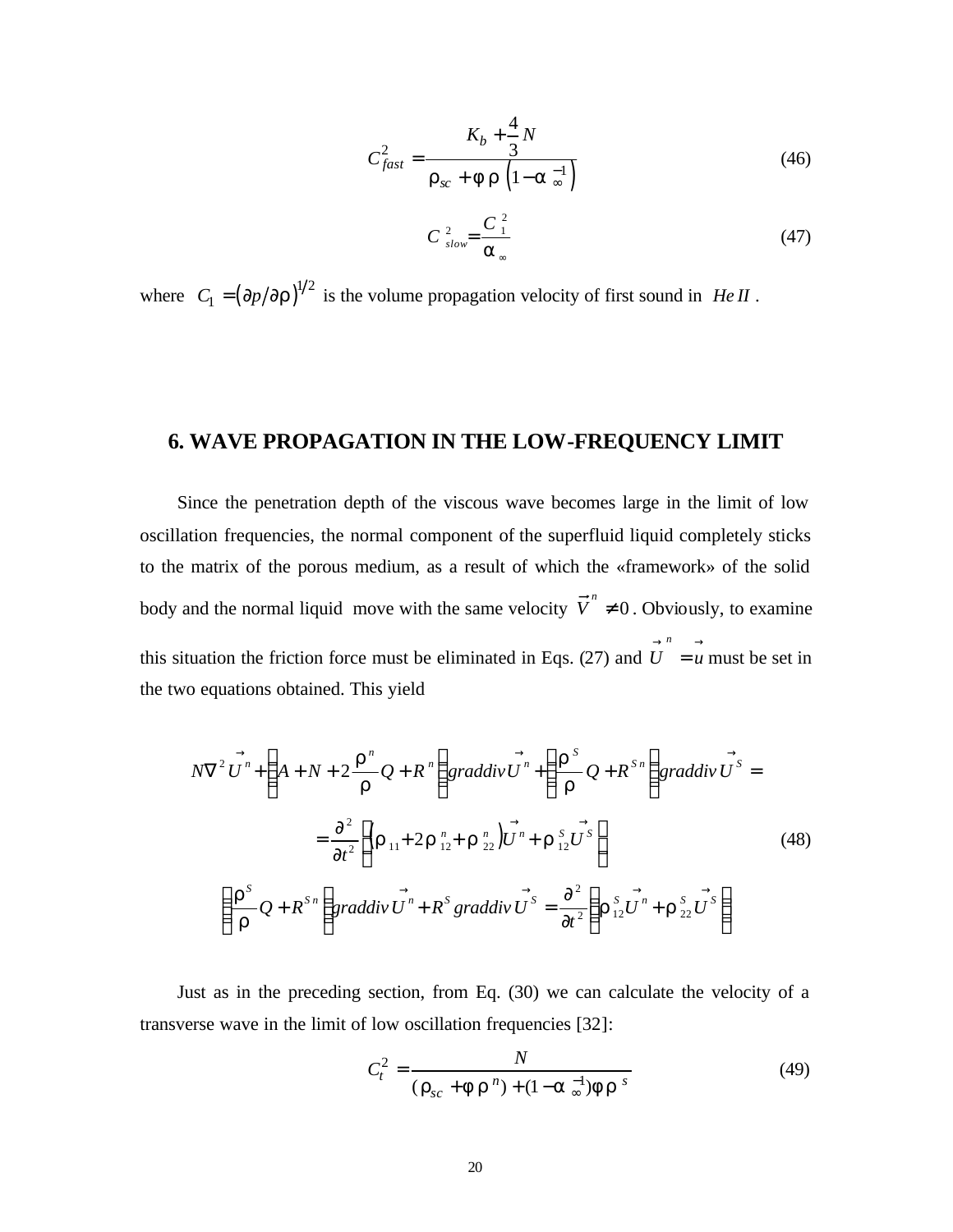For low oscillation frequencies the velocity of a transverse wave is lower than for the «dry» material by an even larger amount than at high frequencies. This is because the normal component of *HeII* now completely sticks to the «framework» of the porous body on account of viscosity, while the superfluid component is entrained only partially because of tortuosity , just as at high frequencies. The formula (49) makes it possible to determine the parameter  $\boldsymbol{a}_{\infty}$  directly. For the transverse wave from (31) we have:

$$
\vec{\Omega}^{s} = \frac{\vec{a} - 1}{\vec{a}^{n}} \vec{\Omega}^{n}
$$
 (50)

For longitudinal waves we obtain the equation:  
\n
$$
\mathbf{f} \mathbf{r}^{s} [\mathbf{a}_{\infty} \mathbf{r}_{sc} + \mathbf{f} (\mathbf{a}_{\infty} \mathbf{r} - \mathbf{r}^{s})] C^{4} - C^{2} [R^{s} (\mathbf{r}_{sc} + \mathbf{f} \mathbf{r}) + \mathbf{f} \mathbf{r}^{s} \mathbf{a}_{\infty} (A + 2N + 2Q + R) - 2\mathbf{f} \mathbf{r}^{s}.
$$
\n
$$
\cdot \frac{(\mathbf{r}^{s})}{\mathbf{r}} Q + R^{s} + R^{sn}) + R^{s} (A + 2N + 2Q + R) - (\frac{\mathbf{r}^{s}}{\mathbf{r}} Q + R^{s} + R^{sn})^{2} = 0
$$
\n(51)

The two solutions of this equation in the low-frequency limit are the velocities of fast and slow waves. So, the solution of the dispersion equation are only longitudinal waves in infinite media and do not allow transverse wave solutions. For an aerogel or, equivalently, for an open geometry  $j \approx 1$ , and  $K_b \ll K_s$ . Under these conditions, taking account of the fact that in a «framework» which is not filled with liquid the velocity of the longitudinal wave  $[K_{h} + (\frac{1}{2} N)]$ *a b a*  $K_{h} + \frac{4}{2}N$ *C r* 3 4  $_{2}$   $\left| K_{b}+ \right|$  $=\frac{160 \times 10^{-14}}{200 \times 10^{-14}}$ , the dispersion equation (53) is identical to the

dispersion equation obtained in Refs. [9].

The first solution is intermediate between the first and fourth sound

$$
C_{14}^{2} = \frac{C_{1}^{2} + \frac{\mathbf{r}^{a}}{\mathbf{r}^{n}} C_{4}^{2}}{1 + \frac{\mathbf{r}^{a}}{\mathbf{r}^{n}}}
$$
(52)

and it resembles the fast mode.

Another solution corresponds to the slow mode, which is an oscillation of a deformation of the aerogel combined with a simultaneous out-of-phase motion of the superfluid component: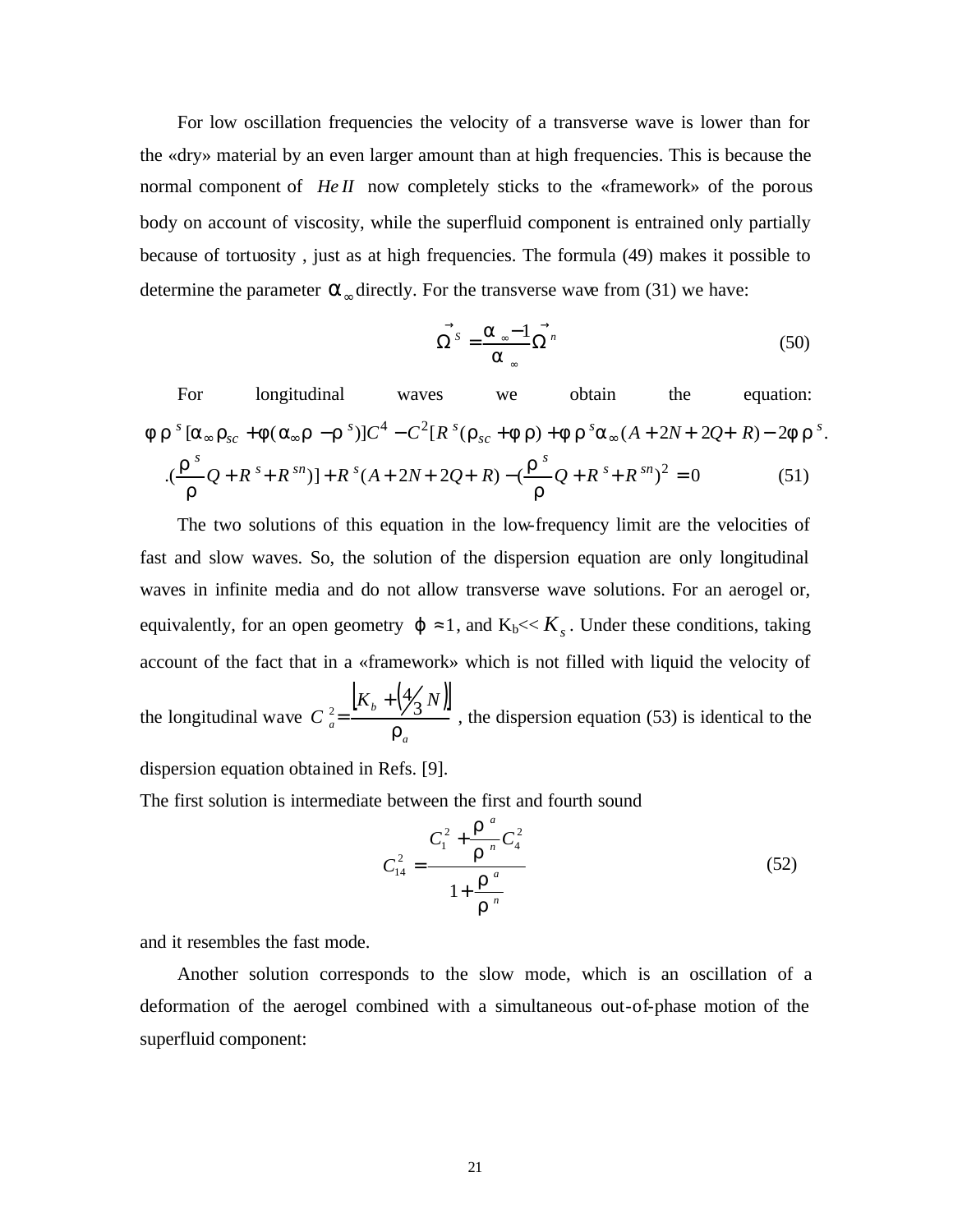$$
C_{2a}^{2} = \frac{C_{2}^{2} + \frac{\mathbf{r}^{a} \mathbf{r}^{s}}{\mathbf{r} \mathbf{r}^{n}} C_{a}^{2}}{1 + \frac{\mathbf{r}^{a} \mathbf{r}^{s}}{\mathbf{r} \mathbf{r}^{n}}}
$$
(53)

Second mode has been observed in *HeII* in aerogel as heat pulse propagation with the velocity of first sound. It should be observed on impure superfluids-aerogel also. From experiment date for silica aerogel  $C_a^2 \gg C_2^2$  [9], so from the above mentioned formula it follows that  $C_{2a}^2 >> C_2^2$  Therefore, the velocity of slow wave is much bigger than the velocity of temperature sound in *HeII* .

The theory developed in the paper makes it possible to find relations between quantities which oscillate in the waves. Specifically, the temperature and pressure oscillations are related with the displacement vector as

$$
T' = \frac{\mathbf{S} \mathbf{r}^{S} T}{\mathbf{r} C_{He}} \, div \left( U^{S} - U^{n} \right) \tag{53}
$$

$$
p' = -\frac{K_f}{r}div\left(\mathbf{r}^n \vec{U}^n + \mathbf{r}^s \vec{U}^s\right)
$$
 (54)

Using these expressions, we obtain for aerogels at low frequencies:

$$
\frac{p'}{T'} = \frac{K_f C_{He}}{sT} \frac{r^{n} (C^2 - C_2^2)}{r^{s} (C^2 - C_1^2)}.
$$
\n(55)

According to these formulas the pressure and temperature oscillate in fast and slow waves [12]. However, it should be noted that the main oscillatory quantity is the pressure in fast sound and the temperature in slow sound. Therefore, for identical temperature oscillations we have:

$$
\frac{p'_{fast}}{p'_{slow}} = \frac{C_{fast}^2 - C_2^2}{C_{fast}^2 - C_1^2} \frac{C_{slow}^2 - C_1^2}{C_{slow}^2} \approx \frac{C_1^2}{C_{slow}^2} \gg 1,
$$
\n(56)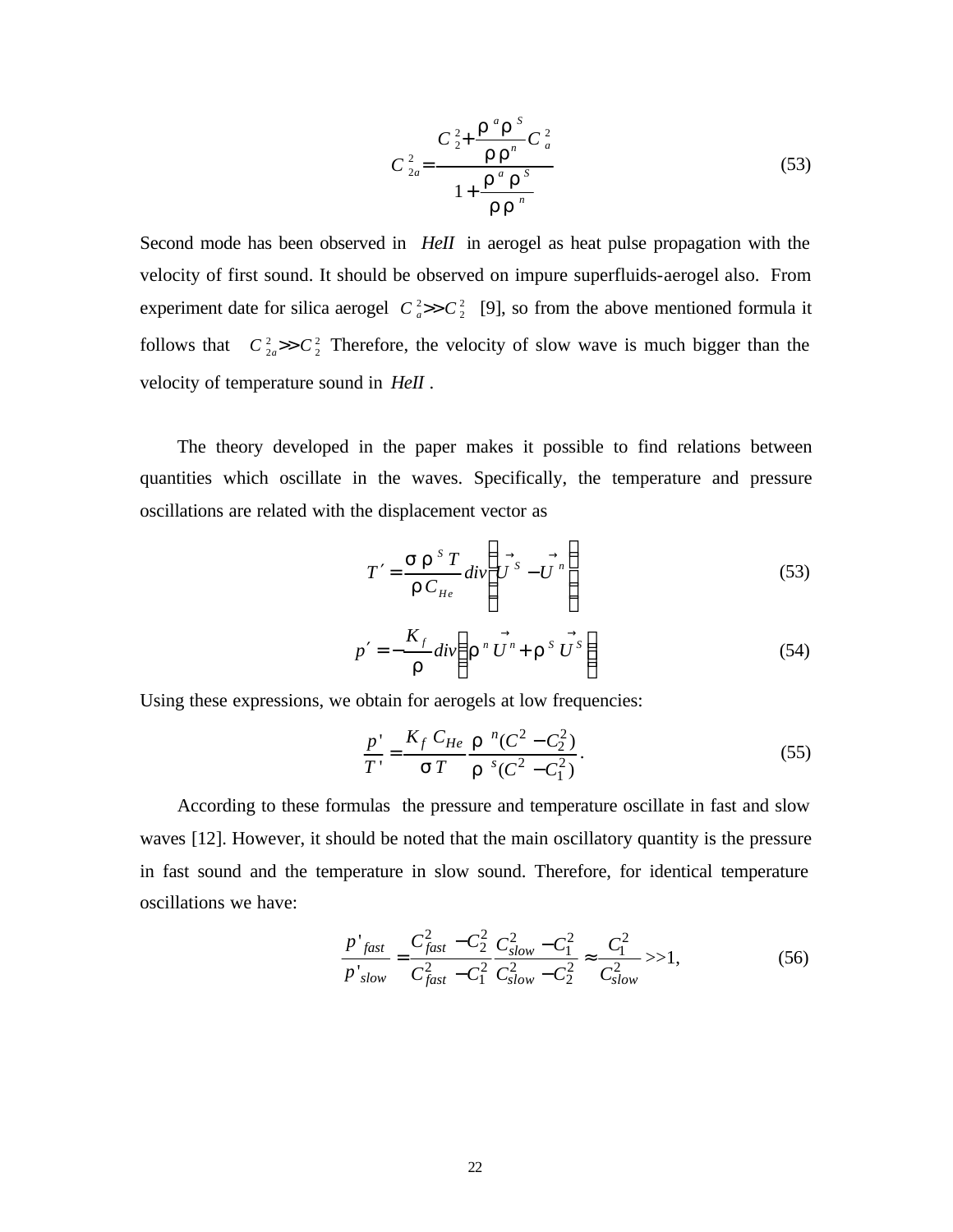and for identical pressure oscillations in the waves  $\int_0^1 s \, dw'$ .  $\overline{\phantom{a}}$  $\left(T_{slow}\right)$ l  $\left(T_{slow}\right)$ *slow slow p*  $\left(T_{slow}\right)$  >>1 for the ratio of the values of the temperature. Likewise, the ratios  $T^{'}\int_{slow}$  $p'_{\boldsymbol{\tau}}$  $\overline{\phantom{a}}$  $\left(\frac{p}{T}\right)$ l  $\left(\frac{p}{T}\right)$  $\left\langle T \right\rangle_{slow}$  and  $\left\{ T \middle/ p \right\}_{fast}$  $T/\sqrt{2}$  $\overline{\phantom{a}}$  $\lambda$  $\mathsf{I}$ l  $\left(T/$ ' in aerogels are much larger than the corresponding ratios in pure helium. This shows that the temperature oscillations in first sound and pressure oscillations in second sound are much stronger in an aerogel filled with superfluid helium than in pure helium. It is well known that a similar phenomenon is observed in weak solutions of  $H_e^3$  in  $H_e^4$ , this is due to the finite value of  $\begin{bmatrix} \sigma I \\ \sigma C \end{bmatrix}$  $\begin{pmatrix} \partial \bm{\mathit{r}} \ \partial \bm{\sigma} \end{pmatrix}$ ſ ∂ ∂ *c*  $r_{\text{A}_\text{A}}$  (c is *He*<sup>3</sup> concentration, *r* - density of the solution). Namely, sound propagation in impure superfluids (superfluid  $He^{3}-He^{4}$  solution can be considered as an example of an impure superfluid) has a number of peculiarities connected with the oscillations of pressure and temperature in the acoustic wave. Whereas in pure helium  $I$  only the pressure oscillates in the first sound wave, and only the temperature oscillates in the second sound wave (neglecting the coefficient of thermal expansion, which is enormously small for helium), in a solution there are pressure, temperature, and concentration oscillations in both waves. In the first sound wave the oscillation of the temperature is proportional to the coefficient  $\mathbf{b} = \left(\frac{c}{r}\right) \left(\frac{\partial T}{\partial c}\right)$  $\begin{pmatrix} \partial \bm{\mathit{r}} \ \partial \bm{\sigma} \end{pmatrix}$ ſ ∂ ∂  $\left( \frac{c}{r}\right)$  $=\left(\frac{c}{r}\right)\left(\frac{\partial r}{\partial c}\right)$ *c f*  $\int$  $\boldsymbol{b} = \left(\frac{c}{r}\right) \left(\frac{\partial \boldsymbol{r}}{\partial c}\right)$  and in the second sound wave the pressure oscillation is proportional to same coefficient. At low  $He<sup>3</sup>$  concentration the quantities proportional to **b** can not be neglected. Unlike pure He<sup>4</sup>, the first sound wave in solutions contains a relative oscillation of the normal and superfluid liquids, the magnitude of which is proportional to **. This results in** peculiarities in method used for their excitation. This phenomenon was studied first, theoretically and experimentally, in Ref. 36. The similar phenomena is observed in system aerogel- *HeII*. In this system the coupling between oscillating parameters is provided by  $\frac{r}{r}$  $r^a$ . The general case superfluid  $He^3 - He^4$  solution-porous media was considered in [37].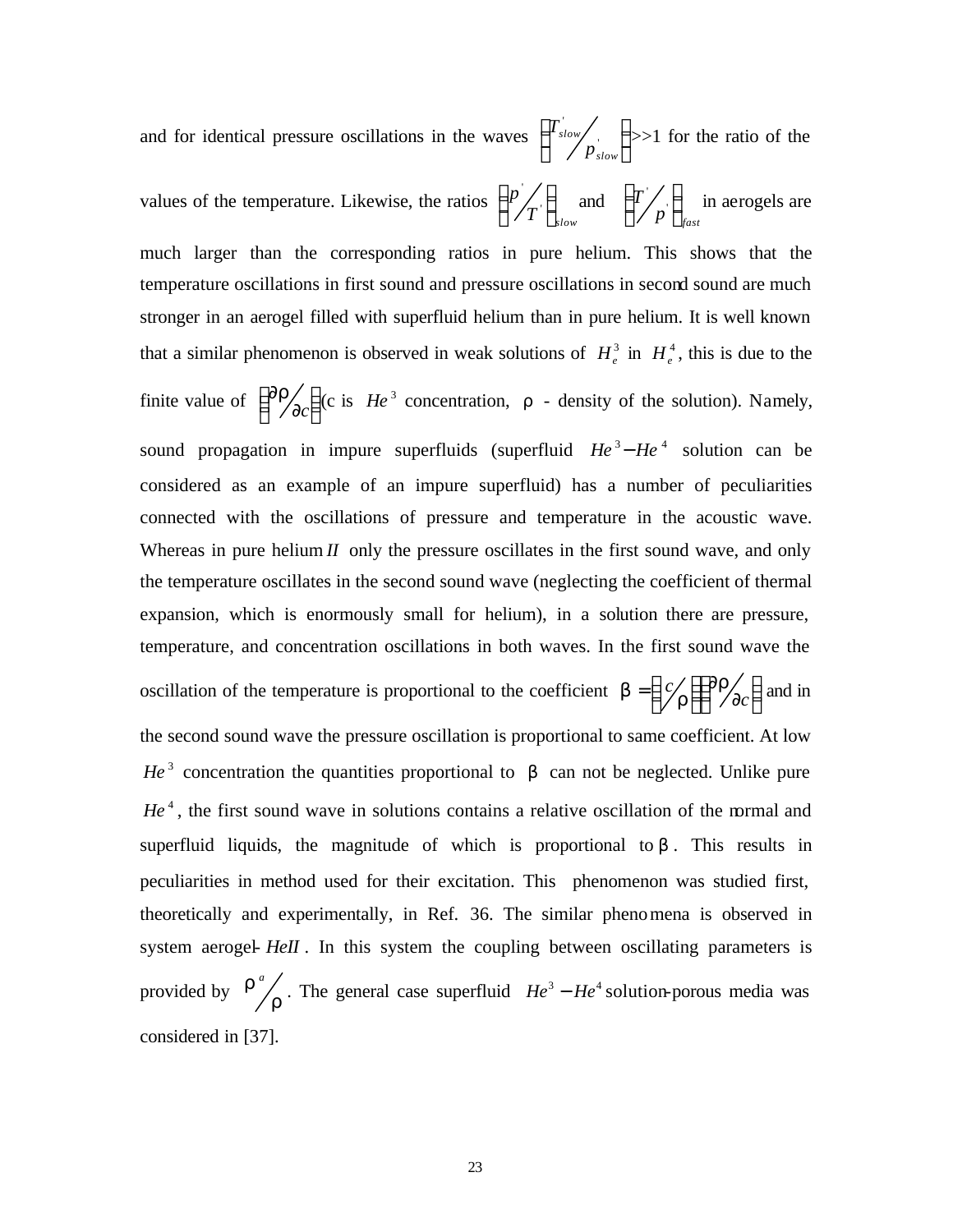One solution for a rigid body, corresponding to a wave propagating in the «framework» is modified because the normal component sticks to the «framework» and because a nonviscous superfluid component is present. It is expressed as follows:

$$
C_{fast}^2 = \frac{K_b + \frac{4}{3}N}{\mathbf{r}_{sc} + \mathbf{f}\,\mathbf{r} - \mathbf{f}\,\mathbf{a}\,_{\infty}^{-1}\mathbf{r}^{-s}}
$$
(58)

The second solution is fourth sound in a porous medium [38]

$$
C_{slow}^2 = \frac{C_4^2}{a_{\infty}}
$$
 (59)

In Ref. [38] a correction factor n, equal to the ratio of the true to the measured value of the velocity of fourth sound, was introduced to determine the velocity of fourth sound and a filter of highly compressed  $Fe<sub>2</sub>O<sub>3</sub>$  powder was used to observe the sound..

In summary, we have obtained the hydrodynamic equations for the three-component system porous body-superfluid liquid  $He<sup>4</sup>$ , using which enabled us to analyze the propagation of longitudinal and transverse waves in the low and high-frequency limits for any values of the porosity and elasticity coefficients. The elasticity coefficients appearing in the equations were expressed in terms of physically measurable quantities. The derived equations were applied to the most important particular case when the normal component of superfluid helium is locked inside a highly porous media (aerogel, Im-helium sample) by viscous forces. For this case the velocities of two longitudinal sound modes and transverse mode were calculated from the derived equations. There were established the coupling between temperature and pressure oscillations in these fast and slow modes.

#### **L I TE R A T U R E**

- 1. J. Pellam, Phys.Rev., **73**, 608 (1948).
- 2. K.R. Atkins, Phys.Rev., **113**, 962 (1959).
- 3. I. Rudnick, K. Shapiro, Phys. Rev. Lett., **9**, 191 (1962).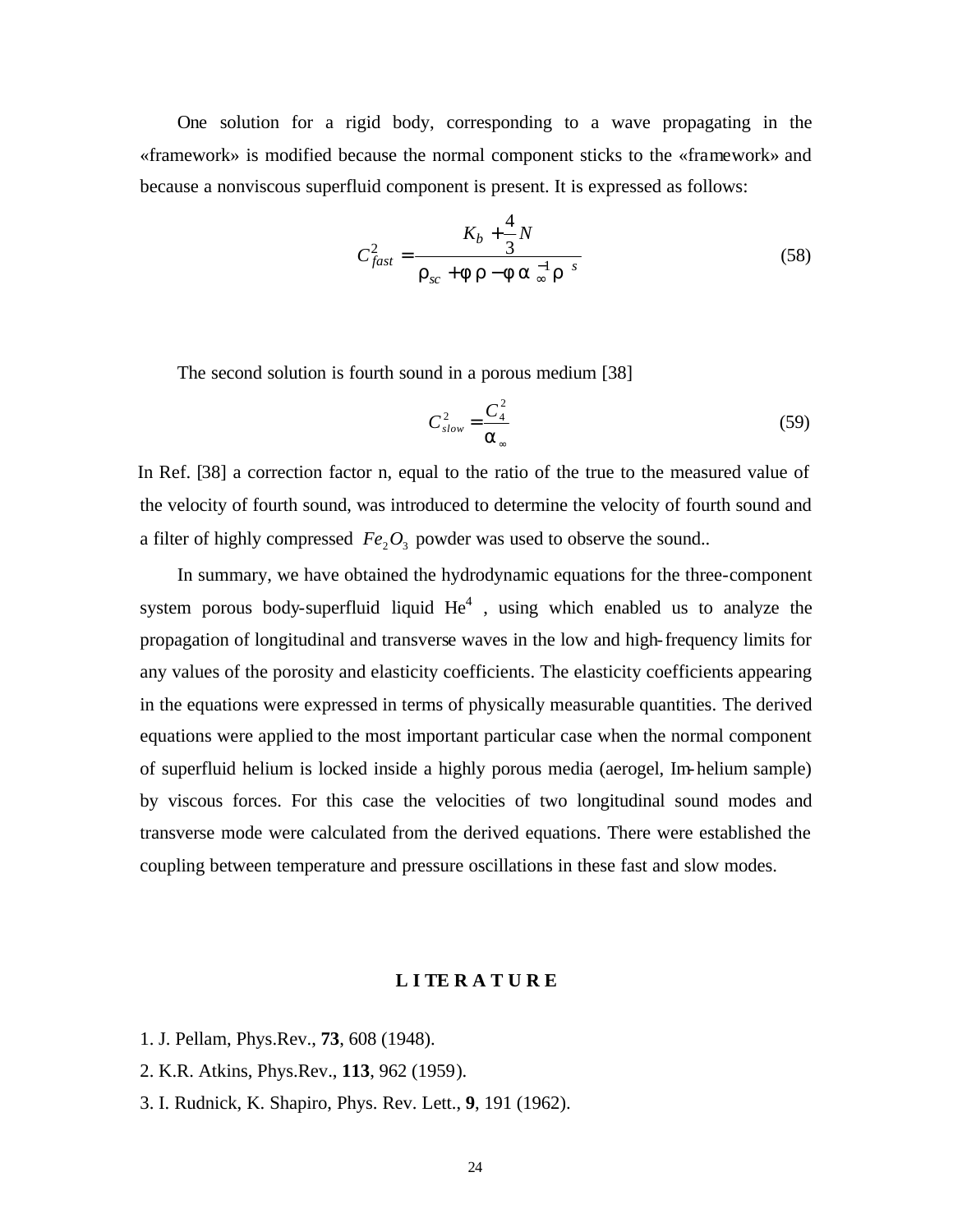- 4. G. Pollack, J. Pellam, Phys.Rev., **137**, A1676 (1965).
- 5. D. Sanikidze, I. Adamenko, M. Kaganov, Zh. Eksp. Teor. Fiz., **52**, 584 (1967).
- 6. I. Adamenko, M. Kaganov, Zh. Eksp. Teor. Fiz., **53**, 615 (1967).
- 7. N. Diumin, B. Eselson, E. Rudavski, I. Serbin, Zh. Eksp. Teor. Fiz., **59**, 88 (1970).
- 8. L. Dikina, E. Rudavski, I. Serbin, Zh. Eksp. Teor. Fiz., **58**, 843 (1970).
- 9. M.J. Mackenna, T. Slawecki, J.D. Maynard. Phys.Rev. Lett. **66**, 1878, (1991).
- 10. D.A. Geller, A. Golov, N. Mulders, M.H.W. Chan, J.M. Parpia. J.Low Temp.Phys. **113**, 339 (1998).
- 11. P. Brusov, J.M. Parpia, P. Brusov, G. Lawes. Phys.Rev. B. **63**, 140507 (2002)
- 12. Sh. Kekutia, N. Chkhaidze, Low Temp. Phys., **28,** 795 (2002)
- 13. T. Buishvili, Sh. Kekutia, O. Tkeshelashvili and L. Tkeshelashvili, Phys. Lett. A, **300**, 672 (2002)..
- 14. N. Mulders et al. Phys. Rev. Lett. **67**, 625, (1991).
- 15. K. Matsumoto,Y. Matsuyma, D.A. Tayurskii, K. Tajiri. Pis'ma v ZhETF, **80**, 2, (2004), 118.
- 16. E.B. Gordon , A.A. Pelmenev , O.F. Pugachev, and V.V. Khmelenko,Jetr Lett., **37**, 282 (1983).
- 17. E.B. Gordon , V.V. Khmelenko, E.A. Popov, A.A. Pelmenev , O.F. Pugachev. Chem. Phys. Lett., **155 ,** 301 (1989).
- 18. E.B. Gordon , V.V. Khmelenko, E.A. Popov, A.A. Pelmenev , O.F. Pugachev, and A.F. Svestanov. Chem. Phys. **170**, 411, (1993).
- 19. A.M.Kokotin, L.P. Mezhov-Deglin. FNT, **28**, N3 (2002) 235.(Rus).
- 20. M.N.W. Chan, K.Y. Blum, S.Q. Murphy, G.K.S. Wong, and J.D. Reppy.Phys. Rev. Lett. **61**, 1950 (1988).
- 21. E.B. Gordon, L.P. Mezhov- Deglin, O.F. Pugachev, and V.V. Khmelenko, Cryogenics **9,** 555 , (1976).
- 22. A. Biot, J. Acoust. Soc. Am. **28,** 168 (1956), **28**, 179 (1956).
- 23. M. A. Biot, D.G. Willis, J. Appl. Mech. **24**, 594 (1957).
- 24. L. Landau and E. Lifshiz. Theory of elasticity. Nauka. M (1965).
- 25. D.L. Johnson, T.J. Plona, C. Scala, Phys. Rev. Lett.**49**, 1840 (1982).
- 26. T.J. Plona, Appl. Phys. **36**, 259 (1980).